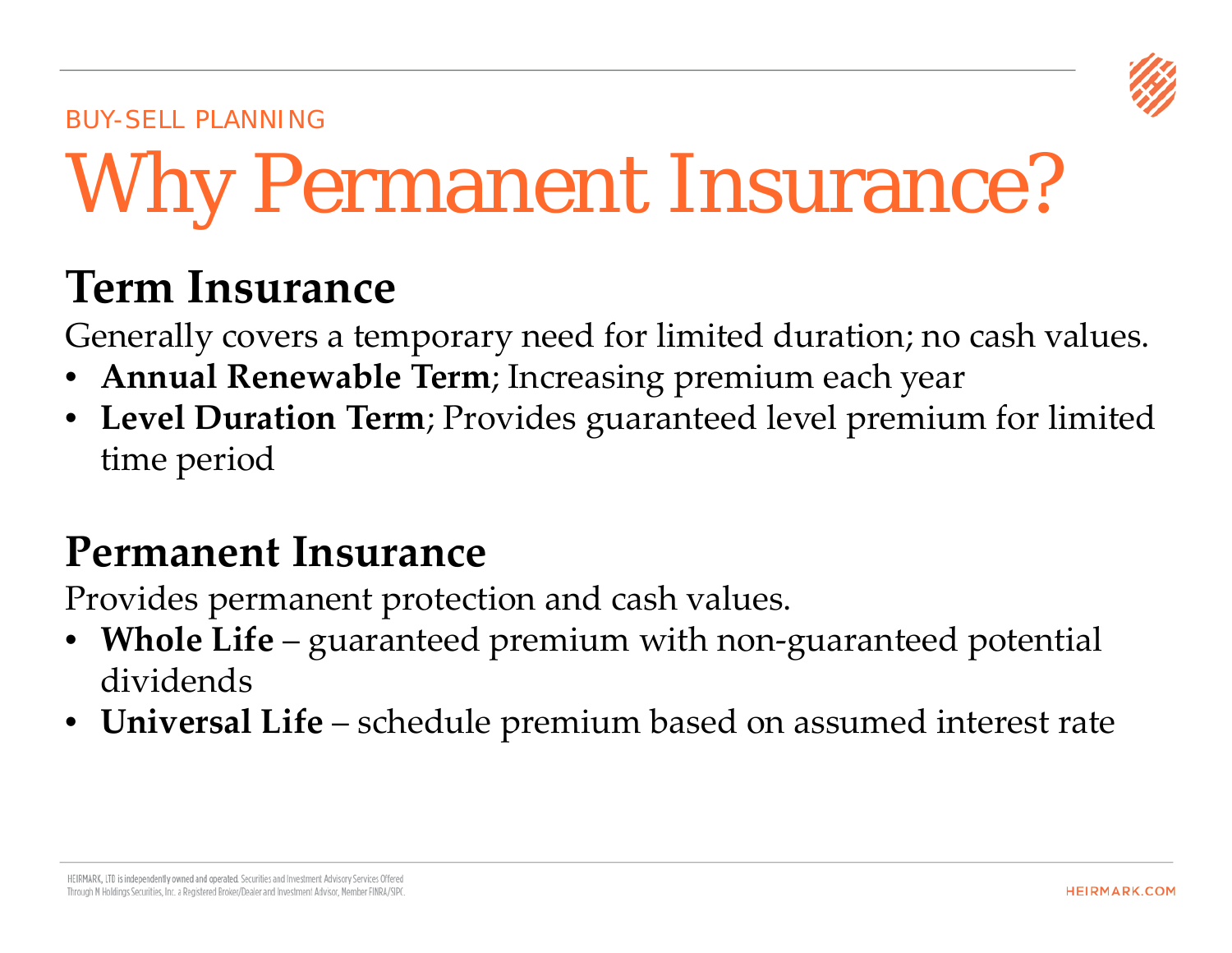

#### BUY-SELL PLANNING

## Why Permanent Insurance?

*Preferred Products:*

- **Current Assumption Universal Life (CAUL)** as it provides flexible low cost permanent protection with cash values based on general account crediting rates.
- **Indexed Universal Life (IUL)** which provides upside potential of an equity market index for cash growth but also provides a guaranteed floor of zero percent.

#### *Additional Products:*

- **Term Insurance** since it provides only a temporary solution although it may be appropriate if the business is to be sold in the short term. It gets expensive if continued beyond original duration and provides no cash values.
- **Whole Life** is general very expensive compared to CAUL and IUL although it could be an option if strong cash flows and high level funding is preferred
- **Variable Universal Life** may create substantial investment risk of loss and burdensome management issues which we generally would suggest you avoid.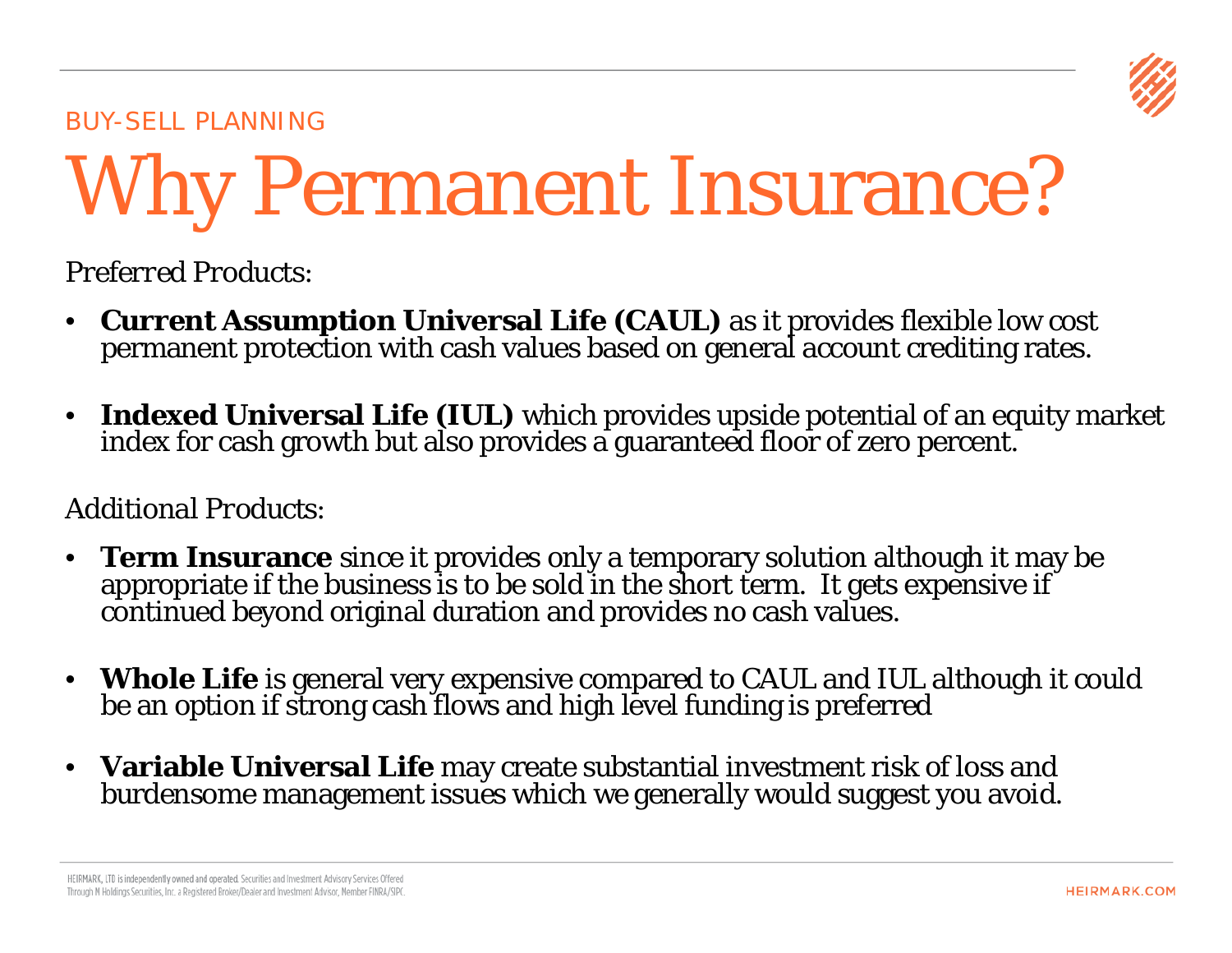

## BUY-SELL PLANNING Term Versus Permanent Male Age 69 Best Class

|                                                                    | <b>Current Term</b>                                           | <b>Stock Redemption</b><br><b>Permanent</b><br><b>Insurance</b>   | <b>Current Term</b>                                           | <b>Cross Purchase</b><br>Permanent<br><b>Insurance</b>     |  |
|--------------------------------------------------------------------|---------------------------------------------------------------|-------------------------------------------------------------------|---------------------------------------------------------------|------------------------------------------------------------|--|
| <b>Option Type</b>                                                 | 15 Year Level Term<br>(Current term has<br>14 Yrs. Remaining) | <b>Universal Life at</b><br>4.75% Current<br><b>Interest Rate</b> | 15 Year Level Term<br>(Current term has<br>14 Yrs. Remaining) | Universal Life at<br>4.75% Current<br><b>Interest Rate</b> |  |
| Company                                                            | <b>John Hancock</b>                                           | <b>TIAA-CREF</b><br>(M Proprietary)                               | <b>John Hancock</b>                                           | <b>TIAA-CREF</b><br>(M Proprietary)                        |  |
| <b>Initial Death Benefit</b>                                       |                                                               | \$5,000,000                                                       | \$5,000,000                                                   |                                                            |  |
| <b>Annual Premium</b>                                              | \$52,400                                                      | \$96,263                                                          | \$52,400                                                      | \$96,263                                                   |  |
| Gross up @ 40% Tax Rate                                            | <u>\$0</u>                                                    | <u>\$0</u>                                                        | \$20,960                                                      | \$38,505                                                   |  |
| <b>TOTAL ANNUAL PREMIUM INCLUDING</b><br><b>TAX</b>                | \$52,400                                                      | \$96,263                                                          | \$73,360                                                      | \$134,768                                                  |  |
| Premiums for 14 Yrs.                                               | \$733,600                                                     | \$1,347,682                                                       | \$1,027,040                                                   | \$1,886,752                                                |  |
| Less the cost of keeping current<br>coverage in force for 14 years | $-$733,600$                                                   | $-$ \$733,600                                                     | $-$1,027,040$                                                 | $-$1,027,040$                                              |  |
| <b>Additional cost of permanent</b><br>insurance                   | \$0                                                           | \$614,082                                                         | \$0                                                           | \$859,712                                                  |  |

| <b>Cash Value Year 14</b>                                 | \$0 | \$662,045     | \$662,045     |
|-----------------------------------------------------------|-----|---------------|---------------|
| Less the additional cost of permanent<br><b>insurance</b> | \$0 | $-$ \$614,082 | $-$ \$859,712 |
| <b>NET GAIN IN YEAR 14</b>                                |     | \$47,963      | $-$197,667$   |

**The cost of waiting 3 years for coverage increases the annual premium to \$111,477. This is an annual increase of \$15,267 (16%).** The cost of obtaining individual life coverage when the John Hancock term period ends (14 years) is \$269,800 annually. Term insurance is not an option in 14 years. This is a hypothetical number based upon actual insurance rates today. This is not a guarantee of future insurance rates.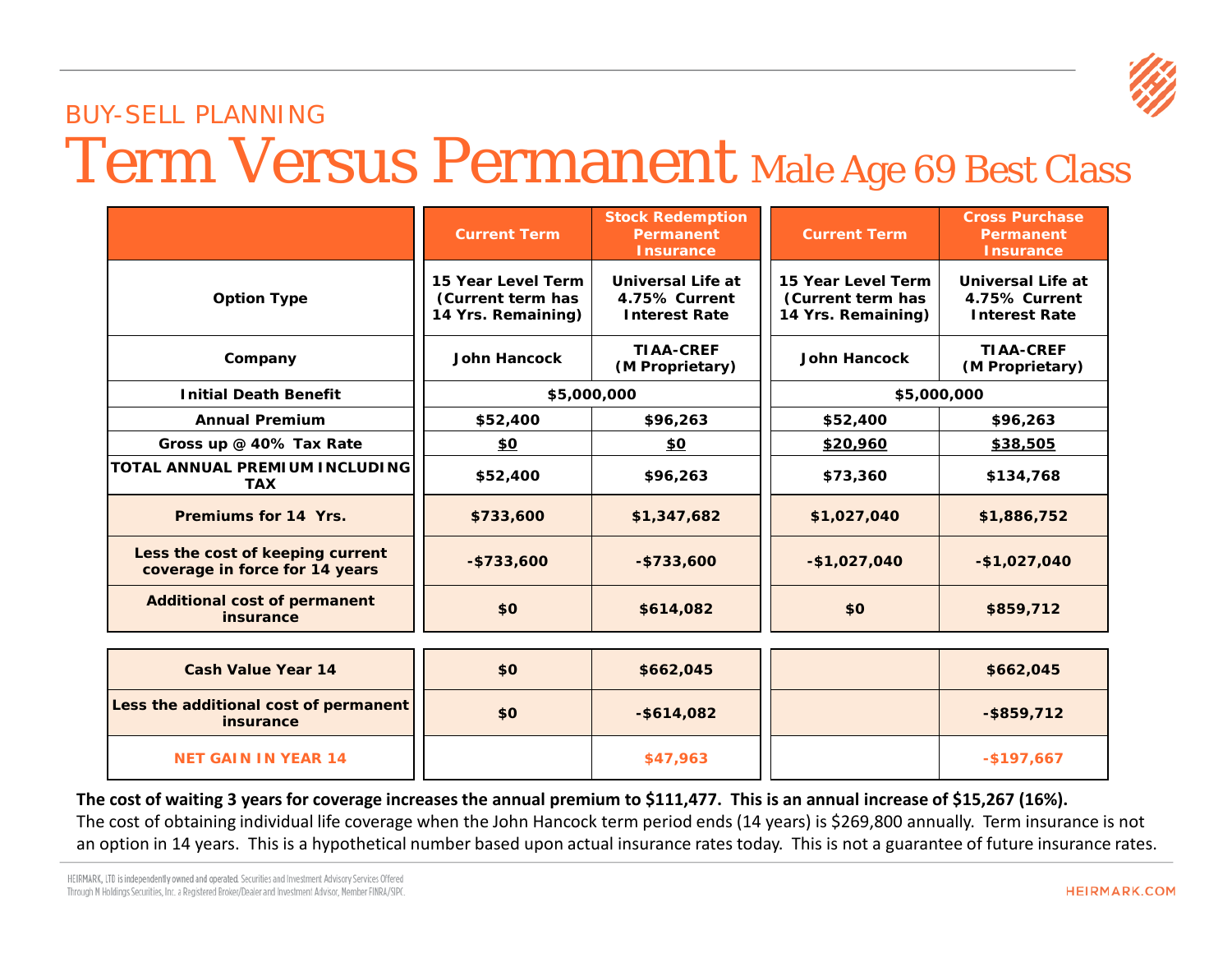

## BUY-SELL PLANNING Product Comparisons Male Age 62 Preferred Non-Smoker

|                        |              |              |                             | B                         |              | е                        |                | D           |                                 | E              |                          |         |                |                          |           |                |
|------------------------|--------------|--------------|-----------------------------|---------------------------|--------------|--------------------------|----------------|-------------|---------------------------------|----------------|--------------------------|---------|----------------|--------------------------|-----------|----------------|
| 10 YEAR TERM (CONVERT) |              | 20 YEAR TERM |                             | UNIVERSAL LIFE (FULL PAY) |              | UNIVERSAL LIFE (20 PAY)  |                |             | INDEXED UNIVERSAL LIFE (10 PAY) |                |                          |         |                |                          |           |                |
|                        | John Hancock |              |                             | <b>Lincoln National</b>   |              | TIAA                     |                | <b>TIAA</b> |                                 |                | Nationwide               |         |                |                          |           |                |
|                        | EOY          | <b>Net</b>   | Cash                        | <b>Death</b>              | <b>Net</b>   | Cash                     | <b>Death</b>   | <b>Net</b>  | Cash                            | <b>Death</b>   | <b>Net</b>               | Cash    | <b>Death</b>   | <b>Net</b>               | Cash      | <b>Death</b>   |
| Yrs                    | Age          | Outlay       | Value                       | <b>Benefit</b>            | Outlay       | Value                    | <b>Benefit</b> | Outlay      | Value                           | <b>Benefit</b> | Outlay                   | Value   | <b>Benefit</b> | Outlay                   | Value     | <b>Benefit</b> |
| -1                     | 63           | 11.047       | $\mathcal{L}_{\mathcal{A}}$ | 3.000.000                 | 21,381       | $\mathbf{r}$             | 3,000,000      | 50,217      | 22.663                          | 3.000.000      | 64.941                   | 36.513  | 3.000.000      | 100.150                  | 69.790    | 3.000.000      |
| 2                      | 64           | 11.047       | $\sim$                      | 3.000.000                 | 21,381       | $\mathbf{r}$             | 3,000,000      | 50,217      | 44,303                          | 3,000,000      | 64.941                   | 72,649  | 3,000,000      | 100,150                  | 130.221   | 3,000,000      |
| 3                      | 65           | 11.047       | $\overline{\phantom{a}}$    | 3.000.000                 | 21.381       | $\sim$                   | 3,000,000      | 50.217      | 65.143                          | 3,000,000      | 64.941                   | 108.675 | 3,000,000      | 100,150                  | 186,683   | 3,000,000      |
| 4                      | 66           | 11.047       |                             | 3.000.000                 | 21,381       |                          | 3.000.000      | 50,217      | 85.244                          | 3.000.000      | 64.941                   | 144,704 | 3.000.000      | 100.150                  | 242.044   | 3,000,000      |
| 5                      | 67           | 11,047       | $\sim$                      | 3,000,000                 | 21,381       | $\sim$                   | 3,000,000      | 50,217      | 104,700                         | 3,000,000      | 64.941                   | 180,879 | 3,000,000      | 100,150                  | 284,519   | 3,000,000      |
| 6                      | 68           | 11.047       | ÷.                          | 3.000.000                 | 21.381       | $\mathbf{r}$             | 3,000,000      | 50.217      | 123.421                         | 3.000.000      | 64.941                   | 217,170 | 3,000,000      | 100.150                  | 391.984   | 3,000,000      |
| 7                      | 69           | 11.047       |                             | 3.000.000                 | 21,381       |                          | 3,000,000      | 50,217      | 141,288                         | 3,000,000      | 64,941                   | 253,523 | 3,000,000      | 100,150                  | 504,444   | 3,000,000      |
| 8                      | 70           | 11,047       | $\mathbb{Z}^2$              | 3,000,000                 | 21,381       | $\mathbf{r}$             | 3,000,000      | 50,217      | 157,972                         | 3,000,000      | 64.941                   | 289,690 | 3,000,000      | 100,150                  | 622.267   | 3,000,000      |
| 9                      | 71           | 88.661       | 35.582                      | 3.000.000                 | 21.381       | $\sim$                   | 3,000,000      | 50.217      | 173,665                         | 3.000.000      | 64,941                   | 325.930 | 3,000,000      | 100.150                  | 745.740   | 3,000,000      |
| 10                     | 72           | 88,661       | 69,646                      | 3,000,000                 | 21,381       | $\tilde{\phantom{a}}$    | 3,000,000      | 50,217      | 187,507                         | 3,000,000      | 64,941                   | 361,515 | 3,000,000      | 100,150                  | 875,065   | 3,000,000      |
| 11                     | 73           | 88.661       | 113,740                     | 3.000.000                 | 21,381       | $\mathbf{r}$             | 3,000,000      | 50,217      | 214.179                         | 3,000,000      | 64.941                   | 413,402 | 3,000,000      | $\mathbf{r}$             | 936.763   | 3,000,000      |
| 12                     | 74           | 88.661       | 156,845                     | 3,000,000                 | 21,381       | $\blacksquare$           | 3,000,000      | 50,217      | 239,300                         | 3,000,000      | 64,941                   | 465,428 | 3,000,000      | $\sim$                   | 982,483   | 3,000,000      |
| 13                     | 75           | 88.661       | 199,278                     | 3,000,000                 | 21,381       | $\overline{a}$           | 3,000,000      | 50,217      | 262.543                         | 3,000,000      | 64.941                   | 517,452 | 3,000,000      |                          | 1,029,419 | 3,000,000      |
| 14                     | 76           | 88.661       | 239.734                     | 3.000.000                 | 21,381       | $\sim$                   | 3,000,000      | 50,217      | 283.430                         | 3.000.000      | 64.941                   | 569,222 | 3,000,000      |                          | 1.077.469 | 3,000,000      |
| 15                     | 77           | 88.661       | 276.004                     | 3.000.000                 | 21.381       | $\blacksquare$           | 3.000.000      | 50.217      | 301,346                         | 3.000.000      | 64.941                   | 620.396 | 3.000.000      | $\blacksquare$           | 1.126.261 | 3,000,000      |
| 16                     | 78           | 88,661       | 305,797                     | 3,000,000                 | 21,381       | $\sim$                   | 3,000,000      | 50,217      | 319,059                         | 3,000,000      | 64.941                   | 673,626 | 3,000,000      |                          | 1,175,429 | 3,000,000      |
| 17                     | 79           | 88.661       | 329.823                     | 3.000.000                 | 21,381       | ÷.                       | 3.000.000      | 50.217      | 336.349                         | 3.000.000      | 64.941                   | 728,900 | 3,000,000      |                          | 1.225.033 | 3,000,000      |
| 18                     | 80           | 88.661       | 349,372                     | 3.000.000                 | 21,381       | $\blacksquare$           | 3,000,000      | 50,217      | 353,176                         | 3,000,000      | 64.941                   | 786,385 | 3,000,000      | $\blacksquare$           | 1,274,816 | 3,000,000      |
| 19                     | 81           | 88,661       | 370,322                     | 3,000,000                 | 21,381       | $\sim$                   | 3,000,000      | 50,217      | 369,464                         | 3,000,000      | 64.941                   | 846,240 | 3,000,000      | $\ddot{\phantom{0}}$     | 1,324,447 | 3,000,000      |
| 20                     | 82           | 88.661       | 387.164                     | 3.000.000                 | 21.381       | $\overline{\phantom{a}}$ | 3.000.000      | 50,217      | 385.056                         | 3.000.000      | 64.941                   | 908.577 | 3,000,000      |                          | 1,373,361 | 3,000,000      |
| 21                     | 83           | 88.661       | 399,590                     | 3,000,000                 | <b>LAPSE</b> | <b>LAPSE</b>             | <b>LAPSE</b>   | 50,217      | 399,182                         | 3,000,000      | ÷.                       | 905,167 | 3,000,000      | $\blacksquare$           | 1,420,481 | 3,000,000      |
| 22                     | 84           | 88.661       | 407.426                     | 3.000.000                 |              |                          |                | 50.217      | 411.627                         | 3.000.000      | $\mathbf{r}$             | 899.387 | 3,000,000      | ÷                        | 1.465.480 | 3,000,000      |
| 23                     | 85           | 88.661       | 409,832                     | 3,000,000                 |              |                          |                | 50,217      | 422,107                         | 3,000,000      | $\overline{\phantom{a}}$ | 890,905 | 3,000,000      |                          | 1,507,533 | 3,000,000      |
| 24                     | 86           | 88.661       | 414.617                     | 3.000.000                 |              |                          |                | 50.217      | 430.270                         | 3,000,000      | $\sim$                   | 879,315 | 3,000,000      | $\sim$                   | 1,545,567 | 3,000,000      |
| 25                     | 87           | 88.661       | 415.708                     | 3,000,000                 |              |                          |                | 50.217      | 435.946                         | 3,000,000      | $\sim$                   | 864,350 | 3,000,000      |                          | 1,577,318 | 3,000,000      |
| 26                     | 88           | 88.661       | 412.102                     | 3.000.000                 |              |                          |                | 50,217      | 453.771                         | 3,000,000      |                          | 858,240 | 3,000,000      |                          | 1,599,152 | 3,000,000      |
| 27                     | 89           | 88.661       | 406.667                     | 3.000.000                 |              |                          |                | 50.217      | 467,585                         | 3,000,000      | $\sim$                   | 847,283 | 3,000,000      | $\sim$                   | 1,612,061 | 3,000,000      |
| 28                     | 90           | 88.661       | 398,168                     | 3,000,000                 |              |                          |                | 50,217      | 476,937                         | 3,000,000      | $\mathbf{r}$             | 830,901 | 3,000,000      | $\mathbf{r}$             | 1,613,573 | 3,000,000      |
| 29                     | 91           | 88.661       | 391,870                     | 3,000,000                 |              |                          |                | 50,217      | 480,787                         | 3,000,000      |                          | 807,969 | 3,000,000      |                          | 1,600,164 | 3,000,000      |
| 30                     | 92           | 88.661       | 377,723                     | 3,000,000                 |              |                          |                | 50,217      | 476,592                         | 3,000,000      | $\mathbf{r}$             | 775,983 | 3,000,000      | $\mathbf{r}$             | 1,565,737 | 3,000,000      |
| 31                     | 93           | 88.661       | 355.479                     | 3,000,000                 |              |                          |                | 50.217      | 463.073                         | 3,000,000      | $\sim$                   | 733.468 | 3,000,000      | $\blacksquare$           | 1,503,350 | 3,000,000      |
| 32                     | 94           | 88,661       | 328,750                     | 3.000.000                 |              |                          |                | 50,217      | 441,048                         | 3,000,000      |                          | 680,779 | 3,000,000      |                          | 1,403,180 | 3,000,000      |
| 33                     | 95           | 88.661       | 298.242                     | 3.000.000                 |              |                          |                | 50,217      | 409.042                         | 3,000,000      | $\sim$                   | 616.173 | 3,000,000      | $\sim$                   | 1.250.154 | 3,000,000      |
| 34                     | 96           | 88.661       | 260,070                     | 3,000,000                 |              |                          |                | 50,217      | 365,348                         | 3,000,000      | $\sim$                   | 537,603 | 3,000,000      | $\overline{\phantom{a}}$ | 1,054,482 | 3,000,000      |
| 35                     | 97           | 88.661       | 214.758                     | 3.000.000                 |              |                          |                | 50,217      | 307.967                         | 3,000,000      |                          | 442,655 | 3,000,000      |                          | 834,748   | 3,000,000      |
| 36                     | 98           | 88.661       | 162,114                     | 3,000,000                 |              |                          |                | 50,217      | 234,520                         | 3,000,000      | $\sim$                   | 328,438 | 3,000,000      | $\sim$                   | 590,497   | 3,000,000      |
| 37                     | 99           | 88.661       | 102.064                     | 3.000.000                 |              |                          |                | 50.217      | 142.978                         | 3,000,000      |                          | 192.282 | 3,000,000      |                          | 321,958   | 3,000,000      |
| 38                     | 100          | 88.661       | 30.125                      | 3.000.000                 |              |                          |                | 50.217      | 30.042                          | 3,000,000      |                          | 30.143  | 3,000,000      |                          | 30.184    | 3,000,000      |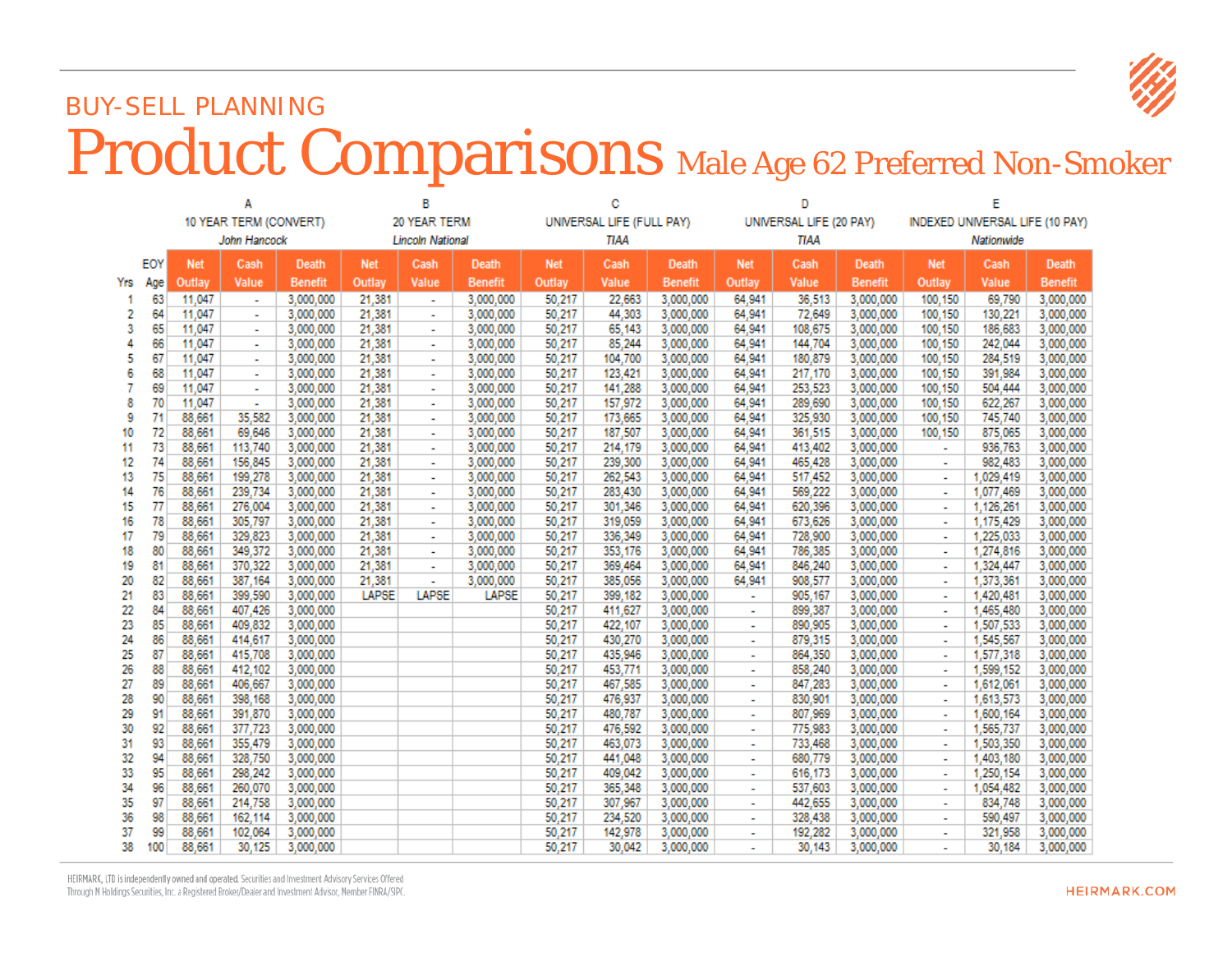

## BUY-SELL PLANNING Product Comparisons Male Age 58 Preferred Non-Smoker

| UNIVERSAL LIFE (FULL PAY)<br>10 YEAR TERM (CONVERT)<br>20 YEAR TERM<br>UNIVERSAL LIFE (20 PAY)<br>INDEXED UNIVERSAL LIFE (10 PAY)<br>John Hancock<br><b>Lincoln National</b><br><b>TIAA</b><br><b>TIAA</b><br>Nationwide<br>EOY<br><b>Net</b><br>Cash<br>Death<br><b>Net</b><br>Cash<br><b>Death</b><br><b>Net</b><br>Cash<br>Cash<br><b>Net</b><br>Cash<br><b>Death</b><br><b>Death</b><br><b>Net</b><br><b>Death</b><br>Value<br>Value<br>Outlay<br>Value<br>Outlay<br>Value<br><b>Benefit</b><br>Outlav<br>Value<br><b>Benefit</b><br>Outlay<br><b>Benefit</b><br>Outlay<br><b>Benefit</b><br><b>Benefit</b><br>Yrs<br>Age<br>54,598<br>83.592<br>59<br>6.934<br>13,131<br>3.000.000<br>40.453<br>19.284<br>3.000.000<br>32.571<br>3.000.000<br>58.190<br>3.000.000<br>3.000.000<br>1<br>$\sim$<br>$\sim$<br>60<br>6.934<br>13.131<br>40.453<br>54,598<br>65,066<br>83.592<br>2<br>3.000.000<br>3,000,000<br>37.899<br>3.000.000<br>3,000,000<br>107.814<br>3,000,000<br>$\sim$<br>$\blacksquare$<br>97,665<br>83,592<br>3<br>61<br>6.934<br>13.131<br>3.000.000<br>40.453<br>55,986<br>3.000.000<br>54,598<br>3.000.000<br>153.969<br>3.000.000<br>3.000.000<br>$\sim$<br>$\blacksquare$<br>4<br>62<br>6.934<br>40.453<br>54,598<br>130.542<br>83,592<br>3.000.000<br>13.131<br>3.000.000<br>73.680<br>3.000.000<br>3.000.000<br>198.948<br>3.000.000<br>$\sim$<br>$\sim$<br>5<br>63<br>163,857<br>83,592<br>6,934<br>3.000.000<br>13.131<br>3.000.000<br>40.453<br>91.101<br>3,000,000<br>54.598<br>3.000.000<br>231.642<br>3.000.000<br>$\sim$<br>$\sim$<br>6<br>64<br>6.934<br>13.131<br>3,000,000<br>40.453<br>3,000,000<br>54.598<br>197.554<br>3.000.000<br>83.592<br>323,948<br>3,000,000<br>3,000,000<br>108.146<br>$\sim$<br>65<br>7<br>13.131<br>40.453<br>124.548<br>54.598<br>231.423<br>83,592<br>420.534<br>3,000,000<br>6.934<br>3.000.000<br>3.000.000<br>3,000,000<br>3.000.000<br>$\sim$<br>$\mathcal{L}_{\mathcal{A}}$<br>8<br>66<br>265,152<br>83,592<br>6.934<br>3.000.000<br>13,131<br>3,000,000<br>40,453<br>139.922<br>3,000,000<br>54.598<br>3,000,000<br>521.775<br>3,000,000<br>$\sim$<br>$\sim$<br>67<br>298,986<br>83,592<br>9<br>6.934<br>3,000,000<br>13,131<br>3,000,000<br>40,453<br>154,460<br>3,000,000<br>54.598<br>3,000,000<br>627,855<br>3.000.000<br>$\sim$<br>$\blacksquare$<br>68<br>74,867<br>3,000,000<br>13,131<br>40,453<br>167,664<br>54,598<br>332,520<br>3,000,000<br>83,592<br>738,738<br>3,000,000<br>10<br>31,917<br>3,000,000<br>3,000,000<br>$\sim$<br>69<br>793,564<br>3,000,000<br>74,867<br>59.971<br>3,000,000<br>13,131<br>3,000,000<br>40,453<br>192.112<br>3,000,000<br>54.598<br>380,468<br>3,000,000<br>11<br>÷<br>$\sim$<br>70<br>74.867<br>95.204<br>3.000.000<br>13,131<br>3,000,000<br>3.000.000<br>54.598<br>429,161<br>3.000.000<br>833,937<br>3.000.000<br>12<br>40.453<br>215,889<br>÷<br>$\sim$<br>71<br>478.773<br>875.768<br>3,000,000<br>13<br>74.867<br>130.316<br>3.000.000<br>13.131<br>3.000.000<br>40.453<br>239.060<br>3.000.000<br>54.598<br>3.000.000<br>$\blacksquare$<br>$\sim$<br>14<br>72<br>74.867<br>164.864<br>3.000.000<br>13.131<br>3.000.000<br>40.453<br>261.609<br>3,000,000<br>54.598<br>529.408<br>3,000,000<br>919.008<br>3.000.000<br>$\blacksquare$<br>$\sim$<br>73<br>581.071<br>963.591<br>3.000.000<br>15<br>199.394<br>13,131<br>3.000.000<br>40.453<br>283.393<br>3,000,000<br>54,598<br>3,000,000<br>74.867<br>3.000.000<br>$\overline{\phantom{a}}$<br>$\sim$<br>16<br>74<br>13,131<br>3,000,000<br>634,281<br>3,000,000<br>1,009,282<br>3,000,000<br>74,867<br>232,119<br>3,000,000<br>40.453<br>304,836<br>3,000,000<br>54,598<br>75<br>688.852<br>74.867<br>263.679<br>3,000,000<br>13.131<br>3,000,000<br>40.453<br>325.555<br>3.000.000<br>54.598<br>3.000.000<br>1.055.979<br>3.000.000<br>17<br>18<br>76<br>74.867<br>291.932<br>3.000.000<br>13.131<br>3,000,000<br>40.453<br>345,450<br>3.000.000<br>54.598<br>744,868<br>3,000,000<br>1,103,571<br>3,000,000<br>$\overline{a}$<br>802.378<br>77<br>74.867<br>318,089<br>3.000.000<br>13.131<br>3,000,000<br>40.453<br>364.357<br>3.000.000<br>54.598<br>3.000.000<br>1.151.920<br>3.000.000<br>19<br>$\blacksquare$<br>78<br>355.650<br>3.000.000<br>861.328<br>1.200.831<br>20<br>74.867<br>3.000.000<br>13.131<br>3.000.000<br>40.453<br>381.956<br>54.598<br>3.000.000<br>3.000.000<br>$\sim$<br>$\overline{\phantom{a}}$<br>79<br><b>LAPSE</b><br>LAPSE<br>40.453<br>863,931<br>21<br>74.867<br>388.596<br>3.000.000<br>LAPSE<br>396,782<br>3,000,000<br>54.598<br>3,000,000<br>1.249.507<br>3.000.000<br>22<br>80<br>417.766<br>40,453<br>408.283<br>3,000,000<br>54.598<br>863.175<br>1.298.041<br>3,000,000<br>74.867<br>3,000,000<br>3,000,000<br>$\sim$<br>23<br>81<br>40.453<br>54.598<br>858,381<br>1.346.094<br>3,000,000<br>74.867<br>423.871<br>3,000,000<br>415.731<br>3,000,000<br>3.000.000<br>24<br>82<br>848.679<br>74.867<br>424,407<br>3.000.000<br>40.453<br>418,187<br>3.000.000<br>54.598<br>3.000.000<br>1,393,232<br>3.000.000<br>$\sim$<br>25<br>83<br>40.453<br>74,867<br>418.852<br>415.037<br>3,000,000<br>54,598<br>833.453<br>1,438,705<br>3.000.000<br>3.000.000<br>3,000,000<br>26<br>84<br>40.453<br>841,891<br>74.867<br>409,001<br>3,000,000<br>440.864<br>3,000,000<br>54,598<br>3,000,000<br>1,479,038<br>3,000,000<br>$\sim$<br>27<br>85<br>40.453<br>847,730<br>74.867<br>393.291<br>3.000.000<br>464.580<br>3.000.000<br>54.598<br>3.000.000<br>1.516.272<br>3.000.000<br>86<br>850,736<br>28<br>74,867<br>381.130<br>40.453<br>486.014<br>54.598<br>1,549,498<br>3.000.000<br>3,000,000<br>3,000,000<br>3.000.000<br>$\sim$<br>87<br>29<br>74.867<br>40.453<br>54,598<br>367.722<br>3.000.000<br>504.235<br>3.000.000<br>850.003<br>3.000.000<br>1.577.601<br>3,000,000<br>30<br>88<br>350,950<br>40.453<br>518,168<br>54,598<br>844.473<br>3.000.000<br>74.867<br>3.000.000<br>3.000.000<br>1.597.913<br>3.000.000<br>89<br>40.453<br>833,291<br>31<br>74.867<br>333.694<br>3,000,000<br>527.007<br>3,000,000<br>54,598<br>3,000,000<br>1,608,809<br>3,000,000<br>32<br>90<br>74.867<br>316.772<br>3,000,000<br>40,453<br>530.468<br>3,000,000<br>54,598<br>816,036<br>3,000,000<br>1,608,217<br>3,000,000<br>$\sim$<br>33<br>91<br>40,453<br>74,867<br>309,761<br>3,000,000<br>527.610<br>3,000,000<br>54.598<br>791,673<br>3,000,000<br>1,593,048<br>3,000,000<br>$\sim$<br>759,059<br>34<br>92<br>74.867<br>296.341<br>3,000,000<br>40.453<br>517,410<br>3,000,000<br>54.598<br>3,000,000<br>1.558.600<br>3,000,000<br>$\sim$<br>35<br>93<br>74.867<br>277.731<br>3.000.000<br>40.453<br>498.746<br>3.000.000<br>54.598<br>716.913<br>3.000.000<br>1.497.403<br>3,000,000<br>$\sim$<br>36<br>94<br>253.938<br>40.453<br>470.343<br>3.000.000<br>54.598<br>663.763<br>3.000.000<br>1.399.950<br>3.000.000<br>74.867<br>3.000.000<br>$\sim$<br>37<br>95<br>1,250,233<br>74.867<br>226.810<br>3.000.000<br>40.453<br>432.005<br>3,000,000<br>54.598<br>599.094<br>3.000.000<br>3.000.000<br>$\sim$<br>38<br>96<br>40.453<br>382.227<br>54,598<br>521.125<br>1.054.586<br>3.000.000<br>74.867<br>194,548<br>3.000.000<br>3,000,000<br>3,000,000<br>$\sim$<br>97<br>40.453<br>39<br>158,580<br>3,000,000<br>319,141<br>3,000,000<br>54.598<br>427,664<br>3,000,000<br>834,876<br>3,000,000<br>74,867<br>$\sim$<br>316.031<br>590.653<br>3,000,000<br>40<br>98<br>74,867<br>119,175<br>3.000.000<br>40.453<br>240.460<br>3.000.000<br>54.598<br>3.000.000<br>$\sim$<br>99<br>40.453<br>184.302<br>322.146<br>41<br>74.867<br>76,772<br>3,000,000<br>144,758<br>3.000.000<br>54.598<br>3,000,000<br>3.000.000<br>$\sim$<br>42<br>100<br>40,453<br>30,092<br>74,867<br>30,095<br>3,000,000<br>30,202<br>3,000,000<br>54,598<br>3,000,000<br>30,408<br>3,000,000 | A |  | в |  | с |  | D |  | E |  |  |  |  |  |  |  |
|---------------------------------------------------------------------------------------------------------------------------------------------------------------------------------------------------------------------------------------------------------------------------------------------------------------------------------------------------------------------------------------------------------------------------------------------------------------------------------------------------------------------------------------------------------------------------------------------------------------------------------------------------------------------------------------------------------------------------------------------------------------------------------------------------------------------------------------------------------------------------------------------------------------------------------------------------------------------------------------------------------------------------------------------------------------------------------------------------------------------------------------------------------------------------------------------------------------------------------------------------------------------------------------------------------------------------------------------------------------------------------------------------------------------------------------------------------------------------------------------------------------------------------------------------------------------------------------------------------------------------------------------------------------------------------------------------------------------------------------------------------------------------------------------------------------------------------------------------------------------------------------------------------------------------------------------------------------------------------------------------------------------------------------------------------------------------------------------------------------------------------------------------------------------------------------------------------------------------------------------------------------------------------------------------------------------------------------------------------------------------------------------------------------------------------------------------------------------------------------------------------------------------------------------------------------------------------------------------------------------------------------------------------------------------------------------------------------------------------------------------------------------------------------------------------------------------------------------------------------------------------------------------------------------------------------------------------------------------------------------------------------------------------------------------------------------------------------------------------------------------------------------------------------------------------------------------------------------------------------------------------------------------------------------------------------------------------------------------------------------------------------------------------------------------------------------------------------------------------------------------------------------------------------------------------------------------------------------------------------------------------------------------------------------------------------------------------------------------------------------------------------------------------------------------------------------------------------------------------------------------------------------------------------------------------------------------------------------------------------------------------------------------------------------------------------------------------------------------------------------------------------------------------------------------------------------------------------------------------------------------------------------------------------------------------------------------------------------------------------------------------------------------------------------------------------------------------------------------------------------------------------------------------------------------------------------------------------------------------------------------------------------------------------------------------------------------------------------------------------------------------------------------------------------------------------------------------------------------------------------------------------------------------------------------------------------------------------------------------------------------------------------------------------------------------------------------------------------------------------------------------------------------------------------------------------------------------------------------------------------------------------------------------------------------------------------------------------------------------------------------------------------------------------------------------------------------------------------------------------------------------------------------------------------------------------------------------------------------------------------------------------------------------------------------------------------------------------------------------------------------------------------------------------------------------------------------------------------------------------------------------------------------------------------------------------------------------------------------------------------------------------------------------------------------------------------------------------------------------------------------------------------------------------------------------------------------------------------------------------------------------------------------------------------------------------------------------------------------------------------------------------------------------------------------------------------------------------------------------------------------------------------------------------------------------------------------------------------------------------------------------------------------------------------------------------------------------------------------------------------------------------------------------------------------------------------------------------------------------------------------------------------------------------------------------------------------------------------------------------------------------------------------------------------------------------------------------------------------------------------------------------------------------------------------------------------------------------------------------------------------------------------------------------------------------------------------------------------------------------------------------------------------------------------------------------------------------------------------------------------------------------------------------------------------------------------------------------------------------------------------------------------------------------------------------------------------------------------------------------------------------------------------------|---|--|---|--|---|--|---|--|---|--|--|--|--|--|--|--|
|                                                                                                                                                                                                                                                                                                                                                                                                                                                                                                                                                                                                                                                                                                                                                                                                                                                                                                                                                                                                                                                                                                                                                                                                                                                                                                                                                                                                                                                                                                                                                                                                                                                                                                                                                                                                                                                                                                                                                                                                                                                                                                                                                                                                                                                                                                                                                                                                                                                                                                                                                                                                                                                                                                                                                                                                                                                                                                                                                                                                                                                                                                                                                                                                                                                                                                                                                                                                                                                                                                                                                                                                                                                                                                                                                                                                                                                                                                                                                                                                                                                                                                                                                                                                                                                                                                                                                                                                                                                                                                                                                                                                                                                                                                                                                                                                                                                                                                                                                                                                                                                                                                                                                                                                                                                                                                                                                                                                                                                                                                                                                                                                                                                                                                                                                                                                                                                                                                                                                                                                                                                                                                                                                                                                                                                                                                                                                                                                                                                                                                                                                                                                                                                                                                                                                                                                                                                                                                                                                                                                                                                                                                                                                                                                                                                                                                                                                                                                                                                                                                                                                                                                                                                                                                                                                                                 |   |  |   |  |   |  |   |  |   |  |  |  |  |  |  |  |
|                                                                                                                                                                                                                                                                                                                                                                                                                                                                                                                                                                                                                                                                                                                                                                                                                                                                                                                                                                                                                                                                                                                                                                                                                                                                                                                                                                                                                                                                                                                                                                                                                                                                                                                                                                                                                                                                                                                                                                                                                                                                                                                                                                                                                                                                                                                                                                                                                                                                                                                                                                                                                                                                                                                                                                                                                                                                                                                                                                                                                                                                                                                                                                                                                                                                                                                                                                                                                                                                                                                                                                                                                                                                                                                                                                                                                                                                                                                                                                                                                                                                                                                                                                                                                                                                                                                                                                                                                                                                                                                                                                                                                                                                                                                                                                                                                                                                                                                                                                                                                                                                                                                                                                                                                                                                                                                                                                                                                                                                                                                                                                                                                                                                                                                                                                                                                                                                                                                                                                                                                                                                                                                                                                                                                                                                                                                                                                                                                                                                                                                                                                                                                                                                                                                                                                                                                                                                                                                                                                                                                                                                                                                                                                                                                                                                                                                                                                                                                                                                                                                                                                                                                                                                                                                                                                                 |   |  |   |  |   |  |   |  |   |  |  |  |  |  |  |  |
|                                                                                                                                                                                                                                                                                                                                                                                                                                                                                                                                                                                                                                                                                                                                                                                                                                                                                                                                                                                                                                                                                                                                                                                                                                                                                                                                                                                                                                                                                                                                                                                                                                                                                                                                                                                                                                                                                                                                                                                                                                                                                                                                                                                                                                                                                                                                                                                                                                                                                                                                                                                                                                                                                                                                                                                                                                                                                                                                                                                                                                                                                                                                                                                                                                                                                                                                                                                                                                                                                                                                                                                                                                                                                                                                                                                                                                                                                                                                                                                                                                                                                                                                                                                                                                                                                                                                                                                                                                                                                                                                                                                                                                                                                                                                                                                                                                                                                                                                                                                                                                                                                                                                                                                                                                                                                                                                                                                                                                                                                                                                                                                                                                                                                                                                                                                                                                                                                                                                                                                                                                                                                                                                                                                                                                                                                                                                                                                                                                                                                                                                                                                                                                                                                                                                                                                                                                                                                                                                                                                                                                                                                                                                                                                                                                                                                                                                                                                                                                                                                                                                                                                                                                                                                                                                                                                 |   |  |   |  |   |  |   |  |   |  |  |  |  |  |  |  |
|                                                                                                                                                                                                                                                                                                                                                                                                                                                                                                                                                                                                                                                                                                                                                                                                                                                                                                                                                                                                                                                                                                                                                                                                                                                                                                                                                                                                                                                                                                                                                                                                                                                                                                                                                                                                                                                                                                                                                                                                                                                                                                                                                                                                                                                                                                                                                                                                                                                                                                                                                                                                                                                                                                                                                                                                                                                                                                                                                                                                                                                                                                                                                                                                                                                                                                                                                                                                                                                                                                                                                                                                                                                                                                                                                                                                                                                                                                                                                                                                                                                                                                                                                                                                                                                                                                                                                                                                                                                                                                                                                                                                                                                                                                                                                                                                                                                                                                                                                                                                                                                                                                                                                                                                                                                                                                                                                                                                                                                                                                                                                                                                                                                                                                                                                                                                                                                                                                                                                                                                                                                                                                                                                                                                                                                                                                                                                                                                                                                                                                                                                                                                                                                                                                                                                                                                                                                                                                                                                                                                                                                                                                                                                                                                                                                                                                                                                                                                                                                                                                                                                                                                                                                                                                                                                                                 |   |  |   |  |   |  |   |  |   |  |  |  |  |  |  |  |
|                                                                                                                                                                                                                                                                                                                                                                                                                                                                                                                                                                                                                                                                                                                                                                                                                                                                                                                                                                                                                                                                                                                                                                                                                                                                                                                                                                                                                                                                                                                                                                                                                                                                                                                                                                                                                                                                                                                                                                                                                                                                                                                                                                                                                                                                                                                                                                                                                                                                                                                                                                                                                                                                                                                                                                                                                                                                                                                                                                                                                                                                                                                                                                                                                                                                                                                                                                                                                                                                                                                                                                                                                                                                                                                                                                                                                                                                                                                                                                                                                                                                                                                                                                                                                                                                                                                                                                                                                                                                                                                                                                                                                                                                                                                                                                                                                                                                                                                                                                                                                                                                                                                                                                                                                                                                                                                                                                                                                                                                                                                                                                                                                                                                                                                                                                                                                                                                                                                                                                                                                                                                                                                                                                                                                                                                                                                                                                                                                                                                                                                                                                                                                                                                                                                                                                                                                                                                                                                                                                                                                                                                                                                                                                                                                                                                                                                                                                                                                                                                                                                                                                                                                                                                                                                                                                                 |   |  |   |  |   |  |   |  |   |  |  |  |  |  |  |  |
|                                                                                                                                                                                                                                                                                                                                                                                                                                                                                                                                                                                                                                                                                                                                                                                                                                                                                                                                                                                                                                                                                                                                                                                                                                                                                                                                                                                                                                                                                                                                                                                                                                                                                                                                                                                                                                                                                                                                                                                                                                                                                                                                                                                                                                                                                                                                                                                                                                                                                                                                                                                                                                                                                                                                                                                                                                                                                                                                                                                                                                                                                                                                                                                                                                                                                                                                                                                                                                                                                                                                                                                                                                                                                                                                                                                                                                                                                                                                                                                                                                                                                                                                                                                                                                                                                                                                                                                                                                                                                                                                                                                                                                                                                                                                                                                                                                                                                                                                                                                                                                                                                                                                                                                                                                                                                                                                                                                                                                                                                                                                                                                                                                                                                                                                                                                                                                                                                                                                                                                                                                                                                                                                                                                                                                                                                                                                                                                                                                                                                                                                                                                                                                                                                                                                                                                                                                                                                                                                                                                                                                                                                                                                                                                                                                                                                                                                                                                                                                                                                                                                                                                                                                                                                                                                                                                 |   |  |   |  |   |  |   |  |   |  |  |  |  |  |  |  |
|                                                                                                                                                                                                                                                                                                                                                                                                                                                                                                                                                                                                                                                                                                                                                                                                                                                                                                                                                                                                                                                                                                                                                                                                                                                                                                                                                                                                                                                                                                                                                                                                                                                                                                                                                                                                                                                                                                                                                                                                                                                                                                                                                                                                                                                                                                                                                                                                                                                                                                                                                                                                                                                                                                                                                                                                                                                                                                                                                                                                                                                                                                                                                                                                                                                                                                                                                                                                                                                                                                                                                                                                                                                                                                                                                                                                                                                                                                                                                                                                                                                                                                                                                                                                                                                                                                                                                                                                                                                                                                                                                                                                                                                                                                                                                                                                                                                                                                                                                                                                                                                                                                                                                                                                                                                                                                                                                                                                                                                                                                                                                                                                                                                                                                                                                                                                                                                                                                                                                                                                                                                                                                                                                                                                                                                                                                                                                                                                                                                                                                                                                                                                                                                                                                                                                                                                                                                                                                                                                                                                                                                                                                                                                                                                                                                                                                                                                                                                                                                                                                                                                                                                                                                                                                                                                                                 |   |  |   |  |   |  |   |  |   |  |  |  |  |  |  |  |
|                                                                                                                                                                                                                                                                                                                                                                                                                                                                                                                                                                                                                                                                                                                                                                                                                                                                                                                                                                                                                                                                                                                                                                                                                                                                                                                                                                                                                                                                                                                                                                                                                                                                                                                                                                                                                                                                                                                                                                                                                                                                                                                                                                                                                                                                                                                                                                                                                                                                                                                                                                                                                                                                                                                                                                                                                                                                                                                                                                                                                                                                                                                                                                                                                                                                                                                                                                                                                                                                                                                                                                                                                                                                                                                                                                                                                                                                                                                                                                                                                                                                                                                                                                                                                                                                                                                                                                                                                                                                                                                                                                                                                                                                                                                                                                                                                                                                                                                                                                                                                                                                                                                                                                                                                                                                                                                                                                                                                                                                                                                                                                                                                                                                                                                                                                                                                                                                                                                                                                                                                                                                                                                                                                                                                                                                                                                                                                                                                                                                                                                                                                                                                                                                                                                                                                                                                                                                                                                                                                                                                                                                                                                                                                                                                                                                                                                                                                                                                                                                                                                                                                                                                                                                                                                                                                                 |   |  |   |  |   |  |   |  |   |  |  |  |  |  |  |  |
|                                                                                                                                                                                                                                                                                                                                                                                                                                                                                                                                                                                                                                                                                                                                                                                                                                                                                                                                                                                                                                                                                                                                                                                                                                                                                                                                                                                                                                                                                                                                                                                                                                                                                                                                                                                                                                                                                                                                                                                                                                                                                                                                                                                                                                                                                                                                                                                                                                                                                                                                                                                                                                                                                                                                                                                                                                                                                                                                                                                                                                                                                                                                                                                                                                                                                                                                                                                                                                                                                                                                                                                                                                                                                                                                                                                                                                                                                                                                                                                                                                                                                                                                                                                                                                                                                                                                                                                                                                                                                                                                                                                                                                                                                                                                                                                                                                                                                                                                                                                                                                                                                                                                                                                                                                                                                                                                                                                                                                                                                                                                                                                                                                                                                                                                                                                                                                                                                                                                                                                                                                                                                                                                                                                                                                                                                                                                                                                                                                                                                                                                                                                                                                                                                                                                                                                                                                                                                                                                                                                                                                                                                                                                                                                                                                                                                                                                                                                                                                                                                                                                                                                                                                                                                                                                                                                 |   |  |   |  |   |  |   |  |   |  |  |  |  |  |  |  |
|                                                                                                                                                                                                                                                                                                                                                                                                                                                                                                                                                                                                                                                                                                                                                                                                                                                                                                                                                                                                                                                                                                                                                                                                                                                                                                                                                                                                                                                                                                                                                                                                                                                                                                                                                                                                                                                                                                                                                                                                                                                                                                                                                                                                                                                                                                                                                                                                                                                                                                                                                                                                                                                                                                                                                                                                                                                                                                                                                                                                                                                                                                                                                                                                                                                                                                                                                                                                                                                                                                                                                                                                                                                                                                                                                                                                                                                                                                                                                                                                                                                                                                                                                                                                                                                                                                                                                                                                                                                                                                                                                                                                                                                                                                                                                                                                                                                                                                                                                                                                                                                                                                                                                                                                                                                                                                                                                                                                                                                                                                                                                                                                                                                                                                                                                                                                                                                                                                                                                                                                                                                                                                                                                                                                                                                                                                                                                                                                                                                                                                                                                                                                                                                                                                                                                                                                                                                                                                                                                                                                                                                                                                                                                                                                                                                                                                                                                                                                                                                                                                                                                                                                                                                                                                                                                                                 |   |  |   |  |   |  |   |  |   |  |  |  |  |  |  |  |
|                                                                                                                                                                                                                                                                                                                                                                                                                                                                                                                                                                                                                                                                                                                                                                                                                                                                                                                                                                                                                                                                                                                                                                                                                                                                                                                                                                                                                                                                                                                                                                                                                                                                                                                                                                                                                                                                                                                                                                                                                                                                                                                                                                                                                                                                                                                                                                                                                                                                                                                                                                                                                                                                                                                                                                                                                                                                                                                                                                                                                                                                                                                                                                                                                                                                                                                                                                                                                                                                                                                                                                                                                                                                                                                                                                                                                                                                                                                                                                                                                                                                                                                                                                                                                                                                                                                                                                                                                                                                                                                                                                                                                                                                                                                                                                                                                                                                                                                                                                                                                                                                                                                                                                                                                                                                                                                                                                                                                                                                                                                                                                                                                                                                                                                                                                                                                                                                                                                                                                                                                                                                                                                                                                                                                                                                                                                                                                                                                                                                                                                                                                                                                                                                                                                                                                                                                                                                                                                                                                                                                                                                                                                                                                                                                                                                                                                                                                                                                                                                                                                                                                                                                                                                                                                                                                                 |   |  |   |  |   |  |   |  |   |  |  |  |  |  |  |  |
|                                                                                                                                                                                                                                                                                                                                                                                                                                                                                                                                                                                                                                                                                                                                                                                                                                                                                                                                                                                                                                                                                                                                                                                                                                                                                                                                                                                                                                                                                                                                                                                                                                                                                                                                                                                                                                                                                                                                                                                                                                                                                                                                                                                                                                                                                                                                                                                                                                                                                                                                                                                                                                                                                                                                                                                                                                                                                                                                                                                                                                                                                                                                                                                                                                                                                                                                                                                                                                                                                                                                                                                                                                                                                                                                                                                                                                                                                                                                                                                                                                                                                                                                                                                                                                                                                                                                                                                                                                                                                                                                                                                                                                                                                                                                                                                                                                                                                                                                                                                                                                                                                                                                                                                                                                                                                                                                                                                                                                                                                                                                                                                                                                                                                                                                                                                                                                                                                                                                                                                                                                                                                                                                                                                                                                                                                                                                                                                                                                                                                                                                                                                                                                                                                                                                                                                                                                                                                                                                                                                                                                                                                                                                                                                                                                                                                                                                                                                                                                                                                                                                                                                                                                                                                                                                                                                 |   |  |   |  |   |  |   |  |   |  |  |  |  |  |  |  |
|                                                                                                                                                                                                                                                                                                                                                                                                                                                                                                                                                                                                                                                                                                                                                                                                                                                                                                                                                                                                                                                                                                                                                                                                                                                                                                                                                                                                                                                                                                                                                                                                                                                                                                                                                                                                                                                                                                                                                                                                                                                                                                                                                                                                                                                                                                                                                                                                                                                                                                                                                                                                                                                                                                                                                                                                                                                                                                                                                                                                                                                                                                                                                                                                                                                                                                                                                                                                                                                                                                                                                                                                                                                                                                                                                                                                                                                                                                                                                                                                                                                                                                                                                                                                                                                                                                                                                                                                                                                                                                                                                                                                                                                                                                                                                                                                                                                                                                                                                                                                                                                                                                                                                                                                                                                                                                                                                                                                                                                                                                                                                                                                                                                                                                                                                                                                                                                                                                                                                                                                                                                                                                                                                                                                                                                                                                                                                                                                                                                                                                                                                                                                                                                                                                                                                                                                                                                                                                                                                                                                                                                                                                                                                                                                                                                                                                                                                                                                                                                                                                                                                                                                                                                                                                                                                                                 |   |  |   |  |   |  |   |  |   |  |  |  |  |  |  |  |
|                                                                                                                                                                                                                                                                                                                                                                                                                                                                                                                                                                                                                                                                                                                                                                                                                                                                                                                                                                                                                                                                                                                                                                                                                                                                                                                                                                                                                                                                                                                                                                                                                                                                                                                                                                                                                                                                                                                                                                                                                                                                                                                                                                                                                                                                                                                                                                                                                                                                                                                                                                                                                                                                                                                                                                                                                                                                                                                                                                                                                                                                                                                                                                                                                                                                                                                                                                                                                                                                                                                                                                                                                                                                                                                                                                                                                                                                                                                                                                                                                                                                                                                                                                                                                                                                                                                                                                                                                                                                                                                                                                                                                                                                                                                                                                                                                                                                                                                                                                                                                                                                                                                                                                                                                                                                                                                                                                                                                                                                                                                                                                                                                                                                                                                                                                                                                                                                                                                                                                                                                                                                                                                                                                                                                                                                                                                                                                                                                                                                                                                                                                                                                                                                                                                                                                                                                                                                                                                                                                                                                                                                                                                                                                                                                                                                                                                                                                                                                                                                                                                                                                                                                                                                                                                                                                                 |   |  |   |  |   |  |   |  |   |  |  |  |  |  |  |  |
|                                                                                                                                                                                                                                                                                                                                                                                                                                                                                                                                                                                                                                                                                                                                                                                                                                                                                                                                                                                                                                                                                                                                                                                                                                                                                                                                                                                                                                                                                                                                                                                                                                                                                                                                                                                                                                                                                                                                                                                                                                                                                                                                                                                                                                                                                                                                                                                                                                                                                                                                                                                                                                                                                                                                                                                                                                                                                                                                                                                                                                                                                                                                                                                                                                                                                                                                                                                                                                                                                                                                                                                                                                                                                                                                                                                                                                                                                                                                                                                                                                                                                                                                                                                                                                                                                                                                                                                                                                                                                                                                                                                                                                                                                                                                                                                                                                                                                                                                                                                                                                                                                                                                                                                                                                                                                                                                                                                                                                                                                                                                                                                                                                                                                                                                                                                                                                                                                                                                                                                                                                                                                                                                                                                                                                                                                                                                                                                                                                                                                                                                                                                                                                                                                                                                                                                                                                                                                                                                                                                                                                                                                                                                                                                                                                                                                                                                                                                                                                                                                                                                                                                                                                                                                                                                                                                 |   |  |   |  |   |  |   |  |   |  |  |  |  |  |  |  |
|                                                                                                                                                                                                                                                                                                                                                                                                                                                                                                                                                                                                                                                                                                                                                                                                                                                                                                                                                                                                                                                                                                                                                                                                                                                                                                                                                                                                                                                                                                                                                                                                                                                                                                                                                                                                                                                                                                                                                                                                                                                                                                                                                                                                                                                                                                                                                                                                                                                                                                                                                                                                                                                                                                                                                                                                                                                                                                                                                                                                                                                                                                                                                                                                                                                                                                                                                                                                                                                                                                                                                                                                                                                                                                                                                                                                                                                                                                                                                                                                                                                                                                                                                                                                                                                                                                                                                                                                                                                                                                                                                                                                                                                                                                                                                                                                                                                                                                                                                                                                                                                                                                                                                                                                                                                                                                                                                                                                                                                                                                                                                                                                                                                                                                                                                                                                                                                                                                                                                                                                                                                                                                                                                                                                                                                                                                                                                                                                                                                                                                                                                                                                                                                                                                                                                                                                                                                                                                                                                                                                                                                                                                                                                                                                                                                                                                                                                                                                                                                                                                                                                                                                                                                                                                                                                                                 |   |  |   |  |   |  |   |  |   |  |  |  |  |  |  |  |
|                                                                                                                                                                                                                                                                                                                                                                                                                                                                                                                                                                                                                                                                                                                                                                                                                                                                                                                                                                                                                                                                                                                                                                                                                                                                                                                                                                                                                                                                                                                                                                                                                                                                                                                                                                                                                                                                                                                                                                                                                                                                                                                                                                                                                                                                                                                                                                                                                                                                                                                                                                                                                                                                                                                                                                                                                                                                                                                                                                                                                                                                                                                                                                                                                                                                                                                                                                                                                                                                                                                                                                                                                                                                                                                                                                                                                                                                                                                                                                                                                                                                                                                                                                                                                                                                                                                                                                                                                                                                                                                                                                                                                                                                                                                                                                                                                                                                                                                                                                                                                                                                                                                                                                                                                                                                                                                                                                                                                                                                                                                                                                                                                                                                                                                                                                                                                                                                                                                                                                                                                                                                                                                                                                                                                                                                                                                                                                                                                                                                                                                                                                                                                                                                                                                                                                                                                                                                                                                                                                                                                                                                                                                                                                                                                                                                                                                                                                                                                                                                                                                                                                                                                                                                                                                                                                                 |   |  |   |  |   |  |   |  |   |  |  |  |  |  |  |  |
|                                                                                                                                                                                                                                                                                                                                                                                                                                                                                                                                                                                                                                                                                                                                                                                                                                                                                                                                                                                                                                                                                                                                                                                                                                                                                                                                                                                                                                                                                                                                                                                                                                                                                                                                                                                                                                                                                                                                                                                                                                                                                                                                                                                                                                                                                                                                                                                                                                                                                                                                                                                                                                                                                                                                                                                                                                                                                                                                                                                                                                                                                                                                                                                                                                                                                                                                                                                                                                                                                                                                                                                                                                                                                                                                                                                                                                                                                                                                                                                                                                                                                                                                                                                                                                                                                                                                                                                                                                                                                                                                                                                                                                                                                                                                                                                                                                                                                                                                                                                                                                                                                                                                                                                                                                                                                                                                                                                                                                                                                                                                                                                                                                                                                                                                                                                                                                                                                                                                                                                                                                                                                                                                                                                                                                                                                                                                                                                                                                                                                                                                                                                                                                                                                                                                                                                                                                                                                                                                                                                                                                                                                                                                                                                                                                                                                                                                                                                                                                                                                                                                                                                                                                                                                                                                                                                 |   |  |   |  |   |  |   |  |   |  |  |  |  |  |  |  |
|                                                                                                                                                                                                                                                                                                                                                                                                                                                                                                                                                                                                                                                                                                                                                                                                                                                                                                                                                                                                                                                                                                                                                                                                                                                                                                                                                                                                                                                                                                                                                                                                                                                                                                                                                                                                                                                                                                                                                                                                                                                                                                                                                                                                                                                                                                                                                                                                                                                                                                                                                                                                                                                                                                                                                                                                                                                                                                                                                                                                                                                                                                                                                                                                                                                                                                                                                                                                                                                                                                                                                                                                                                                                                                                                                                                                                                                                                                                                                                                                                                                                                                                                                                                                                                                                                                                                                                                                                                                                                                                                                                                                                                                                                                                                                                                                                                                                                                                                                                                                                                                                                                                                                                                                                                                                                                                                                                                                                                                                                                                                                                                                                                                                                                                                                                                                                                                                                                                                                                                                                                                                                                                                                                                                                                                                                                                                                                                                                                                                                                                                                                                                                                                                                                                                                                                                                                                                                                                                                                                                                                                                                                                                                                                                                                                                                                                                                                                                                                                                                                                                                                                                                                                                                                                                                                                 |   |  |   |  |   |  |   |  |   |  |  |  |  |  |  |  |
|                                                                                                                                                                                                                                                                                                                                                                                                                                                                                                                                                                                                                                                                                                                                                                                                                                                                                                                                                                                                                                                                                                                                                                                                                                                                                                                                                                                                                                                                                                                                                                                                                                                                                                                                                                                                                                                                                                                                                                                                                                                                                                                                                                                                                                                                                                                                                                                                                                                                                                                                                                                                                                                                                                                                                                                                                                                                                                                                                                                                                                                                                                                                                                                                                                                                                                                                                                                                                                                                                                                                                                                                                                                                                                                                                                                                                                                                                                                                                                                                                                                                                                                                                                                                                                                                                                                                                                                                                                                                                                                                                                                                                                                                                                                                                                                                                                                                                                                                                                                                                                                                                                                                                                                                                                                                                                                                                                                                                                                                                                                                                                                                                                                                                                                                                                                                                                                                                                                                                                                                                                                                                                                                                                                                                                                                                                                                                                                                                                                                                                                                                                                                                                                                                                                                                                                                                                                                                                                                                                                                                                                                                                                                                                                                                                                                                                                                                                                                                                                                                                                                                                                                                                                                                                                                                                                 |   |  |   |  |   |  |   |  |   |  |  |  |  |  |  |  |
|                                                                                                                                                                                                                                                                                                                                                                                                                                                                                                                                                                                                                                                                                                                                                                                                                                                                                                                                                                                                                                                                                                                                                                                                                                                                                                                                                                                                                                                                                                                                                                                                                                                                                                                                                                                                                                                                                                                                                                                                                                                                                                                                                                                                                                                                                                                                                                                                                                                                                                                                                                                                                                                                                                                                                                                                                                                                                                                                                                                                                                                                                                                                                                                                                                                                                                                                                                                                                                                                                                                                                                                                                                                                                                                                                                                                                                                                                                                                                                                                                                                                                                                                                                                                                                                                                                                                                                                                                                                                                                                                                                                                                                                                                                                                                                                                                                                                                                                                                                                                                                                                                                                                                                                                                                                                                                                                                                                                                                                                                                                                                                                                                                                                                                                                                                                                                                                                                                                                                                                                                                                                                                                                                                                                                                                                                                                                                                                                                                                                                                                                                                                                                                                                                                                                                                                                                                                                                                                                                                                                                                                                                                                                                                                                                                                                                                                                                                                                                                                                                                                                                                                                                                                                                                                                                                                 |   |  |   |  |   |  |   |  |   |  |  |  |  |  |  |  |
|                                                                                                                                                                                                                                                                                                                                                                                                                                                                                                                                                                                                                                                                                                                                                                                                                                                                                                                                                                                                                                                                                                                                                                                                                                                                                                                                                                                                                                                                                                                                                                                                                                                                                                                                                                                                                                                                                                                                                                                                                                                                                                                                                                                                                                                                                                                                                                                                                                                                                                                                                                                                                                                                                                                                                                                                                                                                                                                                                                                                                                                                                                                                                                                                                                                                                                                                                                                                                                                                                                                                                                                                                                                                                                                                                                                                                                                                                                                                                                                                                                                                                                                                                                                                                                                                                                                                                                                                                                                                                                                                                                                                                                                                                                                                                                                                                                                                                                                                                                                                                                                                                                                                                                                                                                                                                                                                                                                                                                                                                                                                                                                                                                                                                                                                                                                                                                                                                                                                                                                                                                                                                                                                                                                                                                                                                                                                                                                                                                                                                                                                                                                                                                                                                                                                                                                                                                                                                                                                                                                                                                                                                                                                                                                                                                                                                                                                                                                                                                                                                                                                                                                                                                                                                                                                                                                 |   |  |   |  |   |  |   |  |   |  |  |  |  |  |  |  |
|                                                                                                                                                                                                                                                                                                                                                                                                                                                                                                                                                                                                                                                                                                                                                                                                                                                                                                                                                                                                                                                                                                                                                                                                                                                                                                                                                                                                                                                                                                                                                                                                                                                                                                                                                                                                                                                                                                                                                                                                                                                                                                                                                                                                                                                                                                                                                                                                                                                                                                                                                                                                                                                                                                                                                                                                                                                                                                                                                                                                                                                                                                                                                                                                                                                                                                                                                                                                                                                                                                                                                                                                                                                                                                                                                                                                                                                                                                                                                                                                                                                                                                                                                                                                                                                                                                                                                                                                                                                                                                                                                                                                                                                                                                                                                                                                                                                                                                                                                                                                                                                                                                                                                                                                                                                                                                                                                                                                                                                                                                                                                                                                                                                                                                                                                                                                                                                                                                                                                                                                                                                                                                                                                                                                                                                                                                                                                                                                                                                                                                                                                                                                                                                                                                                                                                                                                                                                                                                                                                                                                                                                                                                                                                                                                                                                                                                                                                                                                                                                                                                                                                                                                                                                                                                                                                                 |   |  |   |  |   |  |   |  |   |  |  |  |  |  |  |  |
|                                                                                                                                                                                                                                                                                                                                                                                                                                                                                                                                                                                                                                                                                                                                                                                                                                                                                                                                                                                                                                                                                                                                                                                                                                                                                                                                                                                                                                                                                                                                                                                                                                                                                                                                                                                                                                                                                                                                                                                                                                                                                                                                                                                                                                                                                                                                                                                                                                                                                                                                                                                                                                                                                                                                                                                                                                                                                                                                                                                                                                                                                                                                                                                                                                                                                                                                                                                                                                                                                                                                                                                                                                                                                                                                                                                                                                                                                                                                                                                                                                                                                                                                                                                                                                                                                                                                                                                                                                                                                                                                                                                                                                                                                                                                                                                                                                                                                                                                                                                                                                                                                                                                                                                                                                                                                                                                                                                                                                                                                                                                                                                                                                                                                                                                                                                                                                                                                                                                                                                                                                                                                                                                                                                                                                                                                                                                                                                                                                                                                                                                                                                                                                                                                                                                                                                                                                                                                                                                                                                                                                                                                                                                                                                                                                                                                                                                                                                                                                                                                                                                                                                                                                                                                                                                                                                 |   |  |   |  |   |  |   |  |   |  |  |  |  |  |  |  |
|                                                                                                                                                                                                                                                                                                                                                                                                                                                                                                                                                                                                                                                                                                                                                                                                                                                                                                                                                                                                                                                                                                                                                                                                                                                                                                                                                                                                                                                                                                                                                                                                                                                                                                                                                                                                                                                                                                                                                                                                                                                                                                                                                                                                                                                                                                                                                                                                                                                                                                                                                                                                                                                                                                                                                                                                                                                                                                                                                                                                                                                                                                                                                                                                                                                                                                                                                                                                                                                                                                                                                                                                                                                                                                                                                                                                                                                                                                                                                                                                                                                                                                                                                                                                                                                                                                                                                                                                                                                                                                                                                                                                                                                                                                                                                                                                                                                                                                                                                                                                                                                                                                                                                                                                                                                                                                                                                                                                                                                                                                                                                                                                                                                                                                                                                                                                                                                                                                                                                                                                                                                                                                                                                                                                                                                                                                                                                                                                                                                                                                                                                                                                                                                                                                                                                                                                                                                                                                                                                                                                                                                                                                                                                                                                                                                                                                                                                                                                                                                                                                                                                                                                                                                                                                                                                                                 |   |  |   |  |   |  |   |  |   |  |  |  |  |  |  |  |
|                                                                                                                                                                                                                                                                                                                                                                                                                                                                                                                                                                                                                                                                                                                                                                                                                                                                                                                                                                                                                                                                                                                                                                                                                                                                                                                                                                                                                                                                                                                                                                                                                                                                                                                                                                                                                                                                                                                                                                                                                                                                                                                                                                                                                                                                                                                                                                                                                                                                                                                                                                                                                                                                                                                                                                                                                                                                                                                                                                                                                                                                                                                                                                                                                                                                                                                                                                                                                                                                                                                                                                                                                                                                                                                                                                                                                                                                                                                                                                                                                                                                                                                                                                                                                                                                                                                                                                                                                                                                                                                                                                                                                                                                                                                                                                                                                                                                                                                                                                                                                                                                                                                                                                                                                                                                                                                                                                                                                                                                                                                                                                                                                                                                                                                                                                                                                                                                                                                                                                                                                                                                                                                                                                                                                                                                                                                                                                                                                                                                                                                                                                                                                                                                                                                                                                                                                                                                                                                                                                                                                                                                                                                                                                                                                                                                                                                                                                                                                                                                                                                                                                                                                                                                                                                                                                                 |   |  |   |  |   |  |   |  |   |  |  |  |  |  |  |  |
|                                                                                                                                                                                                                                                                                                                                                                                                                                                                                                                                                                                                                                                                                                                                                                                                                                                                                                                                                                                                                                                                                                                                                                                                                                                                                                                                                                                                                                                                                                                                                                                                                                                                                                                                                                                                                                                                                                                                                                                                                                                                                                                                                                                                                                                                                                                                                                                                                                                                                                                                                                                                                                                                                                                                                                                                                                                                                                                                                                                                                                                                                                                                                                                                                                                                                                                                                                                                                                                                                                                                                                                                                                                                                                                                                                                                                                                                                                                                                                                                                                                                                                                                                                                                                                                                                                                                                                                                                                                                                                                                                                                                                                                                                                                                                                                                                                                                                                                                                                                                                                                                                                                                                                                                                                                                                                                                                                                                                                                                                                                                                                                                                                                                                                                                                                                                                                                                                                                                                                                                                                                                                                                                                                                                                                                                                                                                                                                                                                                                                                                                                                                                                                                                                                                                                                                                                                                                                                                                                                                                                                                                                                                                                                                                                                                                                                                                                                                                                                                                                                                                                                                                                                                                                                                                                                                 |   |  |   |  |   |  |   |  |   |  |  |  |  |  |  |  |
|                                                                                                                                                                                                                                                                                                                                                                                                                                                                                                                                                                                                                                                                                                                                                                                                                                                                                                                                                                                                                                                                                                                                                                                                                                                                                                                                                                                                                                                                                                                                                                                                                                                                                                                                                                                                                                                                                                                                                                                                                                                                                                                                                                                                                                                                                                                                                                                                                                                                                                                                                                                                                                                                                                                                                                                                                                                                                                                                                                                                                                                                                                                                                                                                                                                                                                                                                                                                                                                                                                                                                                                                                                                                                                                                                                                                                                                                                                                                                                                                                                                                                                                                                                                                                                                                                                                                                                                                                                                                                                                                                                                                                                                                                                                                                                                                                                                                                                                                                                                                                                                                                                                                                                                                                                                                                                                                                                                                                                                                                                                                                                                                                                                                                                                                                                                                                                                                                                                                                                                                                                                                                                                                                                                                                                                                                                                                                                                                                                                                                                                                                                                                                                                                                                                                                                                                                                                                                                                                                                                                                                                                                                                                                                                                                                                                                                                                                                                                                                                                                                                                                                                                                                                                                                                                                                                 |   |  |   |  |   |  |   |  |   |  |  |  |  |  |  |  |
|                                                                                                                                                                                                                                                                                                                                                                                                                                                                                                                                                                                                                                                                                                                                                                                                                                                                                                                                                                                                                                                                                                                                                                                                                                                                                                                                                                                                                                                                                                                                                                                                                                                                                                                                                                                                                                                                                                                                                                                                                                                                                                                                                                                                                                                                                                                                                                                                                                                                                                                                                                                                                                                                                                                                                                                                                                                                                                                                                                                                                                                                                                                                                                                                                                                                                                                                                                                                                                                                                                                                                                                                                                                                                                                                                                                                                                                                                                                                                                                                                                                                                                                                                                                                                                                                                                                                                                                                                                                                                                                                                                                                                                                                                                                                                                                                                                                                                                                                                                                                                                                                                                                                                                                                                                                                                                                                                                                                                                                                                                                                                                                                                                                                                                                                                                                                                                                                                                                                                                                                                                                                                                                                                                                                                                                                                                                                                                                                                                                                                                                                                                                                                                                                                                                                                                                                                                                                                                                                                                                                                                                                                                                                                                                                                                                                                                                                                                                                                                                                                                                                                                                                                                                                                                                                                                                 |   |  |   |  |   |  |   |  |   |  |  |  |  |  |  |  |
|                                                                                                                                                                                                                                                                                                                                                                                                                                                                                                                                                                                                                                                                                                                                                                                                                                                                                                                                                                                                                                                                                                                                                                                                                                                                                                                                                                                                                                                                                                                                                                                                                                                                                                                                                                                                                                                                                                                                                                                                                                                                                                                                                                                                                                                                                                                                                                                                                                                                                                                                                                                                                                                                                                                                                                                                                                                                                                                                                                                                                                                                                                                                                                                                                                                                                                                                                                                                                                                                                                                                                                                                                                                                                                                                                                                                                                                                                                                                                                                                                                                                                                                                                                                                                                                                                                                                                                                                                                                                                                                                                                                                                                                                                                                                                                                                                                                                                                                                                                                                                                                                                                                                                                                                                                                                                                                                                                                                                                                                                                                                                                                                                                                                                                                                                                                                                                                                                                                                                                                                                                                                                                                                                                                                                                                                                                                                                                                                                                                                                                                                                                                                                                                                                                                                                                                                                                                                                                                                                                                                                                                                                                                                                                                                                                                                                                                                                                                                                                                                                                                                                                                                                                                                                                                                                                                 |   |  |   |  |   |  |   |  |   |  |  |  |  |  |  |  |
|                                                                                                                                                                                                                                                                                                                                                                                                                                                                                                                                                                                                                                                                                                                                                                                                                                                                                                                                                                                                                                                                                                                                                                                                                                                                                                                                                                                                                                                                                                                                                                                                                                                                                                                                                                                                                                                                                                                                                                                                                                                                                                                                                                                                                                                                                                                                                                                                                                                                                                                                                                                                                                                                                                                                                                                                                                                                                                                                                                                                                                                                                                                                                                                                                                                                                                                                                                                                                                                                                                                                                                                                                                                                                                                                                                                                                                                                                                                                                                                                                                                                                                                                                                                                                                                                                                                                                                                                                                                                                                                                                                                                                                                                                                                                                                                                                                                                                                                                                                                                                                                                                                                                                                                                                                                                                                                                                                                                                                                                                                                                                                                                                                                                                                                                                                                                                                                                                                                                                                                                                                                                                                                                                                                                                                                                                                                                                                                                                                                                                                                                                                                                                                                                                                                                                                                                                                                                                                                                                                                                                                                                                                                                                                                                                                                                                                                                                                                                                                                                                                                                                                                                                                                                                                                                                                                 |   |  |   |  |   |  |   |  |   |  |  |  |  |  |  |  |
|                                                                                                                                                                                                                                                                                                                                                                                                                                                                                                                                                                                                                                                                                                                                                                                                                                                                                                                                                                                                                                                                                                                                                                                                                                                                                                                                                                                                                                                                                                                                                                                                                                                                                                                                                                                                                                                                                                                                                                                                                                                                                                                                                                                                                                                                                                                                                                                                                                                                                                                                                                                                                                                                                                                                                                                                                                                                                                                                                                                                                                                                                                                                                                                                                                                                                                                                                                                                                                                                                                                                                                                                                                                                                                                                                                                                                                                                                                                                                                                                                                                                                                                                                                                                                                                                                                                                                                                                                                                                                                                                                                                                                                                                                                                                                                                                                                                                                                                                                                                                                                                                                                                                                                                                                                                                                                                                                                                                                                                                                                                                                                                                                                                                                                                                                                                                                                                                                                                                                                                                                                                                                                                                                                                                                                                                                                                                                                                                                                                                                                                                                                                                                                                                                                                                                                                                                                                                                                                                                                                                                                                                                                                                                                                                                                                                                                                                                                                                                                                                                                                                                                                                                                                                                                                                                                                 |   |  |   |  |   |  |   |  |   |  |  |  |  |  |  |  |
|                                                                                                                                                                                                                                                                                                                                                                                                                                                                                                                                                                                                                                                                                                                                                                                                                                                                                                                                                                                                                                                                                                                                                                                                                                                                                                                                                                                                                                                                                                                                                                                                                                                                                                                                                                                                                                                                                                                                                                                                                                                                                                                                                                                                                                                                                                                                                                                                                                                                                                                                                                                                                                                                                                                                                                                                                                                                                                                                                                                                                                                                                                                                                                                                                                                                                                                                                                                                                                                                                                                                                                                                                                                                                                                                                                                                                                                                                                                                                                                                                                                                                                                                                                                                                                                                                                                                                                                                                                                                                                                                                                                                                                                                                                                                                                                                                                                                                                                                                                                                                                                                                                                                                                                                                                                                                                                                                                                                                                                                                                                                                                                                                                                                                                                                                                                                                                                                                                                                                                                                                                                                                                                                                                                                                                                                                                                                                                                                                                                                                                                                                                                                                                                                                                                                                                                                                                                                                                                                                                                                                                                                                                                                                                                                                                                                                                                                                                                                                                                                                                                                                                                                                                                                                                                                                                                 |   |  |   |  |   |  |   |  |   |  |  |  |  |  |  |  |
|                                                                                                                                                                                                                                                                                                                                                                                                                                                                                                                                                                                                                                                                                                                                                                                                                                                                                                                                                                                                                                                                                                                                                                                                                                                                                                                                                                                                                                                                                                                                                                                                                                                                                                                                                                                                                                                                                                                                                                                                                                                                                                                                                                                                                                                                                                                                                                                                                                                                                                                                                                                                                                                                                                                                                                                                                                                                                                                                                                                                                                                                                                                                                                                                                                                                                                                                                                                                                                                                                                                                                                                                                                                                                                                                                                                                                                                                                                                                                                                                                                                                                                                                                                                                                                                                                                                                                                                                                                                                                                                                                                                                                                                                                                                                                                                                                                                                                                                                                                                                                                                                                                                                                                                                                                                                                                                                                                                                                                                                                                                                                                                                                                                                                                                                                                                                                                                                                                                                                                                                                                                                                                                                                                                                                                                                                                                                                                                                                                                                                                                                                                                                                                                                                                                                                                                                                                                                                                                                                                                                                                                                                                                                                                                                                                                                                                                                                                                                                                                                                                                                                                                                                                                                                                                                                                                 |   |  |   |  |   |  |   |  |   |  |  |  |  |  |  |  |
|                                                                                                                                                                                                                                                                                                                                                                                                                                                                                                                                                                                                                                                                                                                                                                                                                                                                                                                                                                                                                                                                                                                                                                                                                                                                                                                                                                                                                                                                                                                                                                                                                                                                                                                                                                                                                                                                                                                                                                                                                                                                                                                                                                                                                                                                                                                                                                                                                                                                                                                                                                                                                                                                                                                                                                                                                                                                                                                                                                                                                                                                                                                                                                                                                                                                                                                                                                                                                                                                                                                                                                                                                                                                                                                                                                                                                                                                                                                                                                                                                                                                                                                                                                                                                                                                                                                                                                                                                                                                                                                                                                                                                                                                                                                                                                                                                                                                                                                                                                                                                                                                                                                                                                                                                                                                                                                                                                                                                                                                                                                                                                                                                                                                                                                                                                                                                                                                                                                                                                                                                                                                                                                                                                                                                                                                                                                                                                                                                                                                                                                                                                                                                                                                                                                                                                                                                                                                                                                                                                                                                                                                                                                                                                                                                                                                                                                                                                                                                                                                                                                                                                                                                                                                                                                                                                                 |   |  |   |  |   |  |   |  |   |  |  |  |  |  |  |  |
|                                                                                                                                                                                                                                                                                                                                                                                                                                                                                                                                                                                                                                                                                                                                                                                                                                                                                                                                                                                                                                                                                                                                                                                                                                                                                                                                                                                                                                                                                                                                                                                                                                                                                                                                                                                                                                                                                                                                                                                                                                                                                                                                                                                                                                                                                                                                                                                                                                                                                                                                                                                                                                                                                                                                                                                                                                                                                                                                                                                                                                                                                                                                                                                                                                                                                                                                                                                                                                                                                                                                                                                                                                                                                                                                                                                                                                                                                                                                                                                                                                                                                                                                                                                                                                                                                                                                                                                                                                                                                                                                                                                                                                                                                                                                                                                                                                                                                                                                                                                                                                                                                                                                                                                                                                                                                                                                                                                                                                                                                                                                                                                                                                                                                                                                                                                                                                                                                                                                                                                                                                                                                                                                                                                                                                                                                                                                                                                                                                                                                                                                                                                                                                                                                                                                                                                                                                                                                                                                                                                                                                                                                                                                                                                                                                                                                                                                                                                                                                                                                                                                                                                                                                                                                                                                                                                 |   |  |   |  |   |  |   |  |   |  |  |  |  |  |  |  |
|                                                                                                                                                                                                                                                                                                                                                                                                                                                                                                                                                                                                                                                                                                                                                                                                                                                                                                                                                                                                                                                                                                                                                                                                                                                                                                                                                                                                                                                                                                                                                                                                                                                                                                                                                                                                                                                                                                                                                                                                                                                                                                                                                                                                                                                                                                                                                                                                                                                                                                                                                                                                                                                                                                                                                                                                                                                                                                                                                                                                                                                                                                                                                                                                                                                                                                                                                                                                                                                                                                                                                                                                                                                                                                                                                                                                                                                                                                                                                                                                                                                                                                                                                                                                                                                                                                                                                                                                                                                                                                                                                                                                                                                                                                                                                                                                                                                                                                                                                                                                                                                                                                                                                                                                                                                                                                                                                                                                                                                                                                                                                                                                                                                                                                                                                                                                                                                                                                                                                                                                                                                                                                                                                                                                                                                                                                                                                                                                                                                                                                                                                                                                                                                                                                                                                                                                                                                                                                                                                                                                                                                                                                                                                                                                                                                                                                                                                                                                                                                                                                                                                                                                                                                                                                                                                                                 |   |  |   |  |   |  |   |  |   |  |  |  |  |  |  |  |
|                                                                                                                                                                                                                                                                                                                                                                                                                                                                                                                                                                                                                                                                                                                                                                                                                                                                                                                                                                                                                                                                                                                                                                                                                                                                                                                                                                                                                                                                                                                                                                                                                                                                                                                                                                                                                                                                                                                                                                                                                                                                                                                                                                                                                                                                                                                                                                                                                                                                                                                                                                                                                                                                                                                                                                                                                                                                                                                                                                                                                                                                                                                                                                                                                                                                                                                                                                                                                                                                                                                                                                                                                                                                                                                                                                                                                                                                                                                                                                                                                                                                                                                                                                                                                                                                                                                                                                                                                                                                                                                                                                                                                                                                                                                                                                                                                                                                                                                                                                                                                                                                                                                                                                                                                                                                                                                                                                                                                                                                                                                                                                                                                                                                                                                                                                                                                                                                                                                                                                                                                                                                                                                                                                                                                                                                                                                                                                                                                                                                                                                                                                                                                                                                                                                                                                                                                                                                                                                                                                                                                                                                                                                                                                                                                                                                                                                                                                                                                                                                                                                                                                                                                                                                                                                                                                                 |   |  |   |  |   |  |   |  |   |  |  |  |  |  |  |  |
|                                                                                                                                                                                                                                                                                                                                                                                                                                                                                                                                                                                                                                                                                                                                                                                                                                                                                                                                                                                                                                                                                                                                                                                                                                                                                                                                                                                                                                                                                                                                                                                                                                                                                                                                                                                                                                                                                                                                                                                                                                                                                                                                                                                                                                                                                                                                                                                                                                                                                                                                                                                                                                                                                                                                                                                                                                                                                                                                                                                                                                                                                                                                                                                                                                                                                                                                                                                                                                                                                                                                                                                                                                                                                                                                                                                                                                                                                                                                                                                                                                                                                                                                                                                                                                                                                                                                                                                                                                                                                                                                                                                                                                                                                                                                                                                                                                                                                                                                                                                                                                                                                                                                                                                                                                                                                                                                                                                                                                                                                                                                                                                                                                                                                                                                                                                                                                                                                                                                                                                                                                                                                                                                                                                                                                                                                                                                                                                                                                                                                                                                                                                                                                                                                                                                                                                                                                                                                                                                                                                                                                                                                                                                                                                                                                                                                                                                                                                                                                                                                                                                                                                                                                                                                                                                                                                 |   |  |   |  |   |  |   |  |   |  |  |  |  |  |  |  |
|                                                                                                                                                                                                                                                                                                                                                                                                                                                                                                                                                                                                                                                                                                                                                                                                                                                                                                                                                                                                                                                                                                                                                                                                                                                                                                                                                                                                                                                                                                                                                                                                                                                                                                                                                                                                                                                                                                                                                                                                                                                                                                                                                                                                                                                                                                                                                                                                                                                                                                                                                                                                                                                                                                                                                                                                                                                                                                                                                                                                                                                                                                                                                                                                                                                                                                                                                                                                                                                                                                                                                                                                                                                                                                                                                                                                                                                                                                                                                                                                                                                                                                                                                                                                                                                                                                                                                                                                                                                                                                                                                                                                                                                                                                                                                                                                                                                                                                                                                                                                                                                                                                                                                                                                                                                                                                                                                                                                                                                                                                                                                                                                                                                                                                                                                                                                                                                                                                                                                                                                                                                                                                                                                                                                                                                                                                                                                                                                                                                                                                                                                                                                                                                                                                                                                                                                                                                                                                                                                                                                                                                                                                                                                                                                                                                                                                                                                                                                                                                                                                                                                                                                                                                                                                                                                                                 |   |  |   |  |   |  |   |  |   |  |  |  |  |  |  |  |
|                                                                                                                                                                                                                                                                                                                                                                                                                                                                                                                                                                                                                                                                                                                                                                                                                                                                                                                                                                                                                                                                                                                                                                                                                                                                                                                                                                                                                                                                                                                                                                                                                                                                                                                                                                                                                                                                                                                                                                                                                                                                                                                                                                                                                                                                                                                                                                                                                                                                                                                                                                                                                                                                                                                                                                                                                                                                                                                                                                                                                                                                                                                                                                                                                                                                                                                                                                                                                                                                                                                                                                                                                                                                                                                                                                                                                                                                                                                                                                                                                                                                                                                                                                                                                                                                                                                                                                                                                                                                                                                                                                                                                                                                                                                                                                                                                                                                                                                                                                                                                                                                                                                                                                                                                                                                                                                                                                                                                                                                                                                                                                                                                                                                                                                                                                                                                                                                                                                                                                                                                                                                                                                                                                                                                                                                                                                                                                                                                                                                                                                                                                                                                                                                                                                                                                                                                                                                                                                                                                                                                                                                                                                                                                                                                                                                                                                                                                                                                                                                                                                                                                                                                                                                                                                                                                                 |   |  |   |  |   |  |   |  |   |  |  |  |  |  |  |  |
|                                                                                                                                                                                                                                                                                                                                                                                                                                                                                                                                                                                                                                                                                                                                                                                                                                                                                                                                                                                                                                                                                                                                                                                                                                                                                                                                                                                                                                                                                                                                                                                                                                                                                                                                                                                                                                                                                                                                                                                                                                                                                                                                                                                                                                                                                                                                                                                                                                                                                                                                                                                                                                                                                                                                                                                                                                                                                                                                                                                                                                                                                                                                                                                                                                                                                                                                                                                                                                                                                                                                                                                                                                                                                                                                                                                                                                                                                                                                                                                                                                                                                                                                                                                                                                                                                                                                                                                                                                                                                                                                                                                                                                                                                                                                                                                                                                                                                                                                                                                                                                                                                                                                                                                                                                                                                                                                                                                                                                                                                                                                                                                                                                                                                                                                                                                                                                                                                                                                                                                                                                                                                                                                                                                                                                                                                                                                                                                                                                                                                                                                                                                                                                                                                                                                                                                                                                                                                                                                                                                                                                                                                                                                                                                                                                                                                                                                                                                                                                                                                                                                                                                                                                                                                                                                                                                 |   |  |   |  |   |  |   |  |   |  |  |  |  |  |  |  |
|                                                                                                                                                                                                                                                                                                                                                                                                                                                                                                                                                                                                                                                                                                                                                                                                                                                                                                                                                                                                                                                                                                                                                                                                                                                                                                                                                                                                                                                                                                                                                                                                                                                                                                                                                                                                                                                                                                                                                                                                                                                                                                                                                                                                                                                                                                                                                                                                                                                                                                                                                                                                                                                                                                                                                                                                                                                                                                                                                                                                                                                                                                                                                                                                                                                                                                                                                                                                                                                                                                                                                                                                                                                                                                                                                                                                                                                                                                                                                                                                                                                                                                                                                                                                                                                                                                                                                                                                                                                                                                                                                                                                                                                                                                                                                                                                                                                                                                                                                                                                                                                                                                                                                                                                                                                                                                                                                                                                                                                                                                                                                                                                                                                                                                                                                                                                                                                                                                                                                                                                                                                                                                                                                                                                                                                                                                                                                                                                                                                                                                                                                                                                                                                                                                                                                                                                                                                                                                                                                                                                                                                                                                                                                                                                                                                                                                                                                                                                                                                                                                                                                                                                                                                                                                                                                                                 |   |  |   |  |   |  |   |  |   |  |  |  |  |  |  |  |
|                                                                                                                                                                                                                                                                                                                                                                                                                                                                                                                                                                                                                                                                                                                                                                                                                                                                                                                                                                                                                                                                                                                                                                                                                                                                                                                                                                                                                                                                                                                                                                                                                                                                                                                                                                                                                                                                                                                                                                                                                                                                                                                                                                                                                                                                                                                                                                                                                                                                                                                                                                                                                                                                                                                                                                                                                                                                                                                                                                                                                                                                                                                                                                                                                                                                                                                                                                                                                                                                                                                                                                                                                                                                                                                                                                                                                                                                                                                                                                                                                                                                                                                                                                                                                                                                                                                                                                                                                                                                                                                                                                                                                                                                                                                                                                                                                                                                                                                                                                                                                                                                                                                                                                                                                                                                                                                                                                                                                                                                                                                                                                                                                                                                                                                                                                                                                                                                                                                                                                                                                                                                                                                                                                                                                                                                                                                                                                                                                                                                                                                                                                                                                                                                                                                                                                                                                                                                                                                                                                                                                                                                                                                                                                                                                                                                                                                                                                                                                                                                                                                                                                                                                                                                                                                                                                                 |   |  |   |  |   |  |   |  |   |  |  |  |  |  |  |  |
|                                                                                                                                                                                                                                                                                                                                                                                                                                                                                                                                                                                                                                                                                                                                                                                                                                                                                                                                                                                                                                                                                                                                                                                                                                                                                                                                                                                                                                                                                                                                                                                                                                                                                                                                                                                                                                                                                                                                                                                                                                                                                                                                                                                                                                                                                                                                                                                                                                                                                                                                                                                                                                                                                                                                                                                                                                                                                                                                                                                                                                                                                                                                                                                                                                                                                                                                                                                                                                                                                                                                                                                                                                                                                                                                                                                                                                                                                                                                                                                                                                                                                                                                                                                                                                                                                                                                                                                                                                                                                                                                                                                                                                                                                                                                                                                                                                                                                                                                                                                                                                                                                                                                                                                                                                                                                                                                                                                                                                                                                                                                                                                                                                                                                                                                                                                                                                                                                                                                                                                                                                                                                                                                                                                                                                                                                                                                                                                                                                                                                                                                                                                                                                                                                                                                                                                                                                                                                                                                                                                                                                                                                                                                                                                                                                                                                                                                                                                                                                                                                                                                                                                                                                                                                                                                                                                 |   |  |   |  |   |  |   |  |   |  |  |  |  |  |  |  |
|                                                                                                                                                                                                                                                                                                                                                                                                                                                                                                                                                                                                                                                                                                                                                                                                                                                                                                                                                                                                                                                                                                                                                                                                                                                                                                                                                                                                                                                                                                                                                                                                                                                                                                                                                                                                                                                                                                                                                                                                                                                                                                                                                                                                                                                                                                                                                                                                                                                                                                                                                                                                                                                                                                                                                                                                                                                                                                                                                                                                                                                                                                                                                                                                                                                                                                                                                                                                                                                                                                                                                                                                                                                                                                                                                                                                                                                                                                                                                                                                                                                                                                                                                                                                                                                                                                                                                                                                                                                                                                                                                                                                                                                                                                                                                                                                                                                                                                                                                                                                                                                                                                                                                                                                                                                                                                                                                                                                                                                                                                                                                                                                                                                                                                                                                                                                                                                                                                                                                                                                                                                                                                                                                                                                                                                                                                                                                                                                                                                                                                                                                                                                                                                                                                                                                                                                                                                                                                                                                                                                                                                                                                                                                                                                                                                                                                                                                                                                                                                                                                                                                                                                                                                                                                                                                                                 |   |  |   |  |   |  |   |  |   |  |  |  |  |  |  |  |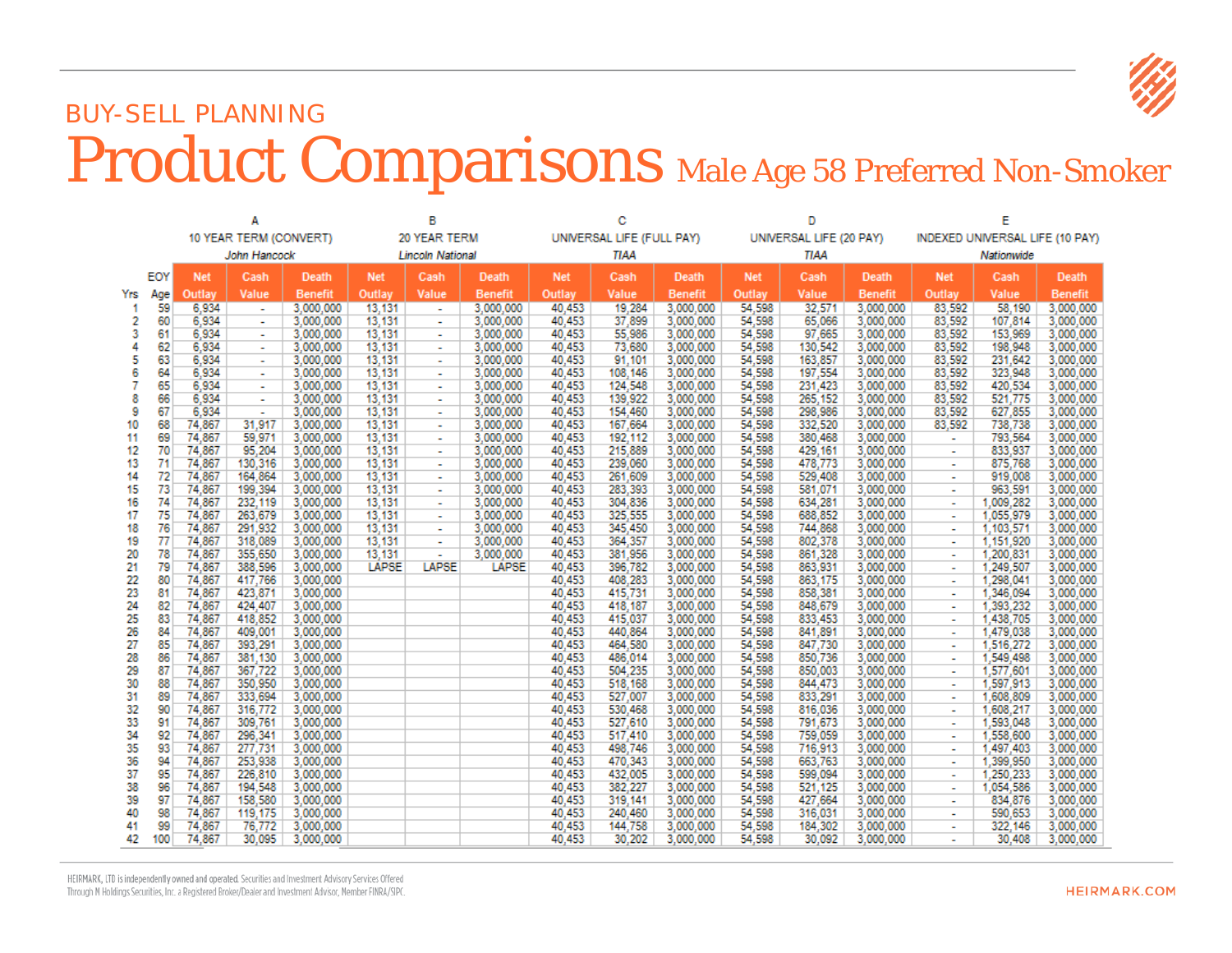

### BUY-SELL PLANNING Insurance Carrier Financials

| Company                                               | <b>John Hancock</b><br>Life Ins Co<br><b>USA</b> | 1 incoln<br><b>National Life</b><br>Ins Co | Life Ins Co    | <b>TIAA-CREF</b> Nationwide Life<br>Ins Co |
|-------------------------------------------------------|--------------------------------------------------|--------------------------------------------|----------------|--------------------------------------------|
| Ratings                                               |                                                  |                                            |                |                                            |
| A.M. Best Company (Best's Rating, 15 ratings)         | $A + (2)$                                        | $A + (2)$                                  | $A++(1)$       | $A + (2)$                                  |
| Standard & Poor's (Financial Strength, 20 ratings)    | AA-(4)                                           | $AA - (4)$                                 | $AA+(2)$       | $A + (5)$                                  |
| Moody's (Financial Strength, 21 ratings)              | A1(5)                                            | A <sub>1</sub> (5)                         | Aa $1(2)$      | A <sub>1</sub> $(5)$                       |
| Fitch Ratings (Financial Strength, 21 ratings)        | AA-(4)                                           | $A + (5)$                                  | <b>AAA (1)</b> |                                            |
| Weiss (Safety Rating, 16 ratings)                     | B (5)                                            | B (5)                                      | B (5)          | $B - (6)$                                  |
| <b>Comdex Ranking (Percentile in Rated Companies)</b> | 92                                               | 90                                         | 99             | 89                                         |
| <b>Assets &amp; Liabilities</b>                       |                                                  |                                            |                |                                            |
| <b>Total Admitted Assets</b>                          | 227,843,142                                      | 213,891,333                                | 10,774,241     | 126,860,520                                |
| <b>Total Liabilities</b>                              | 222,399,349                                      | 206,774,211                                | 10,411,723     | 122,293,999                                |
| <b>Separate Accounts</b>                              | 129,725,438                                      | 122,287,908                                | 5,222,661      | 87,029,823                                 |
| <b>Total Surplus &amp; AVR</b>                        | 7,287,628                                        | 8,107,260                                  | 396,162        | 4,876,672                                  |
| As % of general Account Assets                        | 7.4%                                             | 8.9%                                       | 7.1%           | 12.2%                                      |
| <b>Invested Asset Distribution &amp; Yield</b>        |                                                  |                                            |                |                                            |
| <b>Total Invested Assets</b>                          | 90,505,977                                       | 88,001,100                                 | 5,437,551      | 38,519,731                                 |
| Bonds(%)                                              | 49.1%                                            | 79.5%                                      | 96.4%          | 74.4%                                      |
| Stocks(%)                                             | 4.3%                                             | 2.9%                                       | 0.0%           | 2.1%                                       |
| Mortgages(%)                                          | 11.6%                                            | 8.8%                                       | 0.0%           | 17.9%                                      |
| Real Estate(%)                                        | 7.5%                                             | 0.1%                                       | 0.0%           | 0.0%                                       |
| Policy Loans(%)                                       | 4.1%                                             | 2.2%                                       | 0.3%           | 2.4%                                       |
| Cash & Short-Term(%)                                  | 5.0%                                             | 2.4%                                       | 3.1%           | 0.5%                                       |
| <b>Other Invested Assets(%)</b>                       | 18.4%                                            | 4.2%                                       | 0.2%           | 2.6%                                       |
| Net Yield on Mean Invested Assets                     |                                                  |                                            |                |                                            |
| 2015 (Industry Average 3.94%)                         | 4.72%                                            | 4.71%                                      | 3.54%          | 4.39%                                      |
| 5 Year Average (Industry Average 4.18%)               | 4.95%                                            | 4.92%                                      | 3.91%          | 4.54%                                      |
| Non-Performing Assets as % of Surplus & AVR           |                                                  |                                            |                |                                            |
| <b>Bonds In or Near Default</b>                       | 0.8%                                             | 0.1%                                       | 0.0%           | 0.6%                                       |
| <b>Problem Mortgages</b>                              | 0.0%                                             | 0.0%                                       | 0.0%           | 0.0%                                       |
| Real Estate Acquired by Foreclosure                   | 0.1%                                             | 0.0%                                       | 0.0%           | 0.0%                                       |
| <b>Total Non-Performing Assets</b>                    | 0.8%                                             | 0.1%                                       | 0.0%           | 0.6%                                       |
| As a percent of Invested Assets                       | 0.1%                                             | 0.0%                                       | 0.0%           | 0.1%                                       |
| <b>Bond Quality</b>                                   |                                                  |                                            |                |                                            |
| <b>Total Value of Bonds</b>                           | 49,532,859                                       | 72,124,618                                 | 5,394,974      | 28,679,614                                 |
| Class 1-2: Highest Quality                            | 95.5%                                            | 95.8%                                      | 98.9%          | 94.2%                                      |
| Class 3-5: Lower Quality                              | 4.4%                                             | 4.2%                                       | 1.1%           | 5.7%                                       |
| Class 6: In or Near Default                           | 0.1%                                             | 0.0%                                       | 0.0%           | 0.1%                                       |
| <b>Weighted Bond Class</b>                            | 1.3                                              | 1.5                                        | 1.4            | 1.5                                        |
| <b>Income &amp; Earnings</b>                          |                                                  |                                            |                |                                            |
| <b>Total Income</b>                                   | 6,690,464                                        | 26,972,535                                 | 1,001,269      | 15,149,116                                 |
| <b>Net Premiums Written</b>                           | 16,323,499                                       | 19,605,348                                 | 713,351        | 11,305,075                                 |
| <b>Earning Before Dividends and Taxes</b>             | -336.105                                         | 889,675                                    | $-31.711$      | 776,702                                    |
| <b>Net Operating Earning</b>                          | 478,328                                          | 848,933                                    | $-35,254$      | 618,895                                    |

HEIRMARK, LTD is independently owned and operated. Securities and Investment Advisory Services Offered Through M Holdings Securities, Inc. a Registered Broker/Dealer and Investment Advisor, Member FINRA/SIPC.